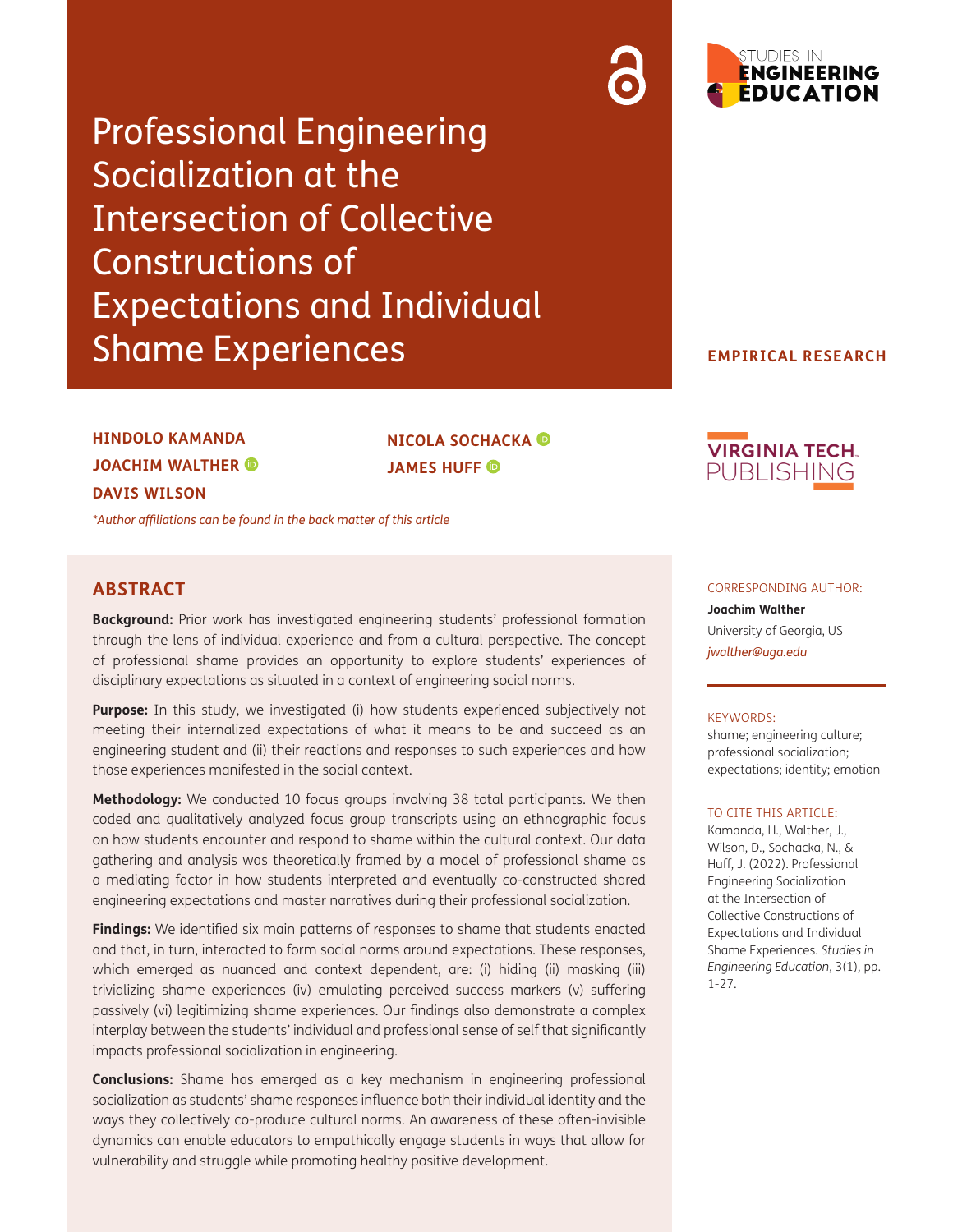## **INTRODUCTION**

Notions of rigor in engineering education have been critically examined for their problematic connotations for engineering learning cultures and negative impacts on students' experience, retention, and diversity [\(Riley, 2017](#page-24-0); [Sochacka, Walther, Rich, & Brewer, 2021](#page-25-0)). Several studies have elucidated this problematic characterization of rigor, including related work on the role of expectations [\(Kamanda, Walther, Wilson, Brewer, & Sochacka, 2020](#page-24-0)), academic and nonacademic stressors ([Bahmani et al., 2018;](#page-22-0) [Bazeley, 2007](#page-22-0); [De Castella, Byrne, & Covington, 2013](#page-23-0); Thompson, Davis, & Davidson, 1998), as well as a context of high selectivity in engineering programs ([Davies](#page-23-0)  [& Guppy, 1997;](#page-23-0) [Godfrey, Aubrey, & King, 2010;](#page-23-0) [Slaton, 2010](#page-25-0); [Valerio, 2014\)](#page-25-0). These dynamics are set against and undergirded by a backdrop of cultural characteristics of engineering learning environments around, for example, competitiveness [\(Pawley, 2009;](#page-24-0) [Sagebiel & Dahmen, 2006\)](#page-25-0) and masculinity [\(Akpanudo, Huff, & Godwin, 2018](#page-22-0); [Holth & Mellstrom, 2011; McLean, Lewis, Copeland,](#page-24-0)  [Lintern, & O'Neill, 1997](#page-24-0)) that have been identified to negatively impact students [\(Foor, Walden,](#page-23-0)  [& Trytten, 2007\)](#page-23-0). An emerging body of work including recent studies in engineering education examines timely issues around student stress [\(Jensen & Cross, 2021](#page-24-0)), well-being, and mental health (Ang & Huan, 2006; [Furry & Sy, 2015;](#page-23-0) [Hunt & Eisenberg, 2010](#page-24-0); [Schafer, 1996](#page-25-0); [Sommerfeld,](#page-25-0)  [2016](#page-25-0); [Struthers, Perry, & Menec, 2000](#page-25-0); [Vasconcelos & Almeida, 2018\)](#page-25-0) with their profound impacts on students' learning experiences and outcomes [\(Bahmani et al., 2018; Bazeley, 2007](#page-22-0); [De Castella](#page-23-0)  [et al., 2013; Hackett, Betz, Casas, & Rocha-Singh, 1992](#page-23-0); Thompson et al., 1998).

In the study reported here, we are interested in engineering students' professional socialization [\(Holland, Lachicotte Jr, Skinner, & Cain, 2001](#page-23-0)) at the intersection of expectations, disciplinary culture, and individual experience of pressures or stress. More specifically, the aim of the study is to link the often negative, individual emotional experiences students have to influences from the social and disciplinary environment of our engineering programs to understand how this interplay impacts the formation of their professional selves. We draw on the notion of professional shame as a conceptual framework and lens through which we examine students' lived experiences around these issues. Professional shame is defined as "a painful emotional state that occurs when one perceives themselves to have failed to meet socially constructed expectations or standards that are relevant to their identity in a professional domain" [\(Huff, Okai, Shanachilubwa, Sochacka,](#page-24-0)  [& Walther, 2021](#page-24-0)). Informed by literature in sociology and psychology, as well as our prior empirical work [\(Huff et al., 2021](#page-24-0); [Huff et al., 2020](#page-24-0); Kamanda et al., 2021, [Secules et al., 2021\)](#page-25-0), we anchor this study in the lens of professional shame as a way to closely examine the emotional experiences that undergird professional socialization. Examining emotional aspects of professional socialization helps us to better understand how we can support students in their pathways to becoming engineers—not simply for the sake of increasing retention within the engineering community but rather for the purpose of advancing cultures of well-being and inclusivity. Our previous work has examined the individual experience of professional shame, with implications to advancing personal well-being ([Huff et al., 2021](#page-24-0)), identified specific expectations that reside in engineering education cultures (Kamanda et al., 2021), and the processes by which students construct and enact these expectations ([Secules et al., 2021\)](#page-25-0). In this study, we focus our findings on how students construct responses to professional shame, which simultaneously enable them to cope with the painful emotional state while they also reinforce sociocultural narratives that induced their experiences of professional shame. By identifying these responses to professional shame, we aim to provide educators with tools to recognize how education cultures within engineering disciplines might be adversely undermining desired outcomes of social equity and well-being.

To uncover individual experience as situated in the culturally constructed context of the learning environment, we used ethnographically informed focus groups to elicit students' experiences around expectations and particularly the ways in which participants internally processed and socially performed responses to subjectively not meeting those expectations. The qualitative analysis revealed six patterned shame responses that each had significant impacts on students' learning experience and identity development and, at the same time, sent external signals that contributed to social norms and expectations.

Kamanda et al. **2** *Studies in Engineering Education*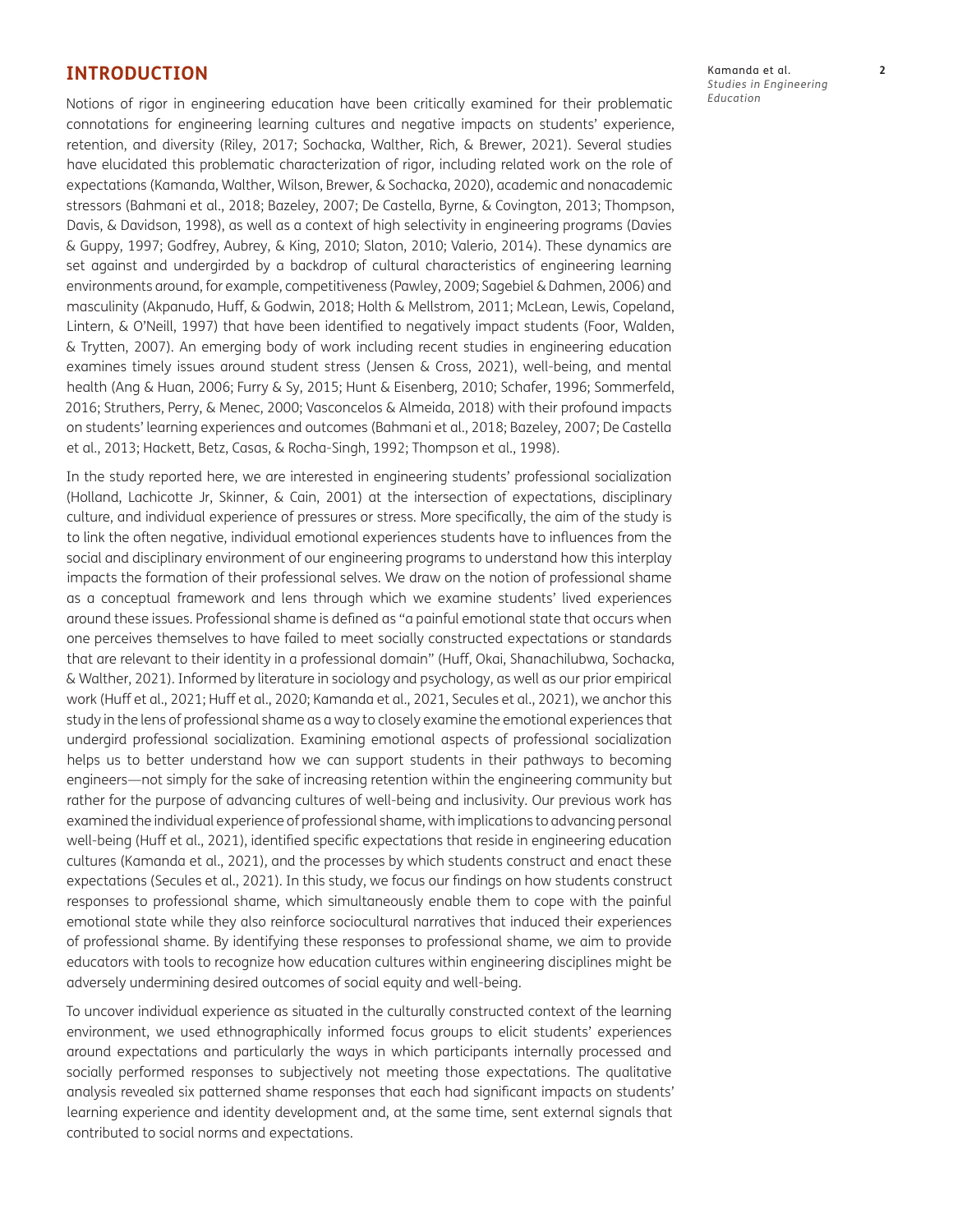## **LITERATURE REVIEW**

In this section, we explore prior work around student stressors and their impacts, the role of engineering culture in the professional formation of students, and emerging scholarship on professional shame. While these factors are individually impactful in education, in this study, we will explore their interplay in the lived experience of engineering students.

Prior research on pressures facing students has identified a range of academic and non-academic stressors resulting from parental expectations, grades, test taking, time pressures, and future plans [\(Ang & Huan, 2006;](#page-22-0) [Furry & Sy, 2015;](#page-23-0) [Sommerfeld, 2016; Vasconcelos & Almeida, 2018\)](#page-25-0). Related work in engineering identifies similar factors [\(Kamanda et al., 2020\)](#page-24-0) as well as those unique to engineering students, such as family pressure to study the major [\(Hackett et al., 1992](#page-23-0)). In addition to identifying the experience of stress as a major impact of these factors [\(Archer Jr & Lamnin,](#page-22-0)  [1985;](#page-22-0) [McIntyre, Worsley, Corcoran, Harrison Woods, & Bentall, 2018](#page-24-0); [Reddy, Karishmarajanmenon,](#page-24-0)  [& Anjanathattil, 2018;](#page-24-0) [Schafer, 1996](#page-25-0); [Struthers et al., 2000](#page-25-0)), a related discourse is emerging around issues of student mental health ([Ang & Huan, 2006;](#page-22-0) [Bayram & Bilgel, 2008](#page-22-0); [Bottesi, Martignon,](#page-22-0)  [Cerea, & Ghisi, 2018](#page-22-0); [Carleton, Norton, & Asmundson, 2007;](#page-22-0) [Diehl, Jansen, Ishchanova, & Hilger-](#page-23-0)[Kolb, 2018](#page-23-0); [Grayson, 1998;](#page-23-0) [Heinrich & Gullone, 2006;](#page-23-0) [Hull et al., 2019](#page-24-0); [Hunt & Eisenberg, 2010](#page-24-0)) providing a timely reminder of the importance of research on students' emotional challenges.

In addition to psychological impacts, studies have also demonstrated effects of stress on students' learning experience and outcomes ([Jensen & Cross, 2021](#page-24-0)). In the engineering context, [Hackett](#page-23-0) [et al. \(1992\)](#page-23-0) found that low stress levels and positive outcome expectations increased students' self-efficacy, a factor that, in turn, significantly predicted academic achievement. Related studies identified stress as a key predictor for low student engagement and persistence in engineering and medicine ([Bédard, Lison, Dalle, Côté, & Boutin, 2012\)](#page-22-0) as even students with high ability in science often leave STEM-oriented paths due to significant accompanying pressure and emotional distress, whether as adolescents ([Webb et al., 2002](#page-25-0)) or as college students [\(Hall & Sverdlik, 2016;](#page-23-0) [Webb, Lubinski, & Benbow, 2002](#page-25-0)). In an overarching sense, student stress and its effects were found to significantly impact students' sense of self and belonging in academic environments in engineering ([Felder, 1988](#page-23-0)) and, more generally, in higher education ([Felder, 1988](#page-23-0); [Parkman,](#page-24-0)  [2016](#page-24-0)). In the context of diversity and inclusion, prior work has found that the dynamics around stress, learning outcomes, and identity can disproportionally affect students who identify with groups that are underrepresented in engineering [\(Cokley, McClain, Enciso, & Martinez, 2013;](#page-22-0) [Conefrey, 2001; Foor et al., 2007; Furry & Sy, 2015](#page-23-0); [Hackett et al., 1992](#page-23-0); [Jones, Ruff, & Paretti, 2013](#page-24-0)). Associated with influences from their academic environments in engineering programs ([Jones](#page-24-0)  [et al., 2013;](#page-24-0) [Santiago & Einarson, 1998\)](#page-25-0), underrepresented student populations in engineering may be more vulnerable to negative emotional experiences such as low self-esteem ([Santiago &](#page-25-0) [Einarson, 1998](#page-25-0)). Studies have also identified other related experiences in higher education such as loneliness (Diehl et al., 2018; [Heinrich & Gullone, 2006](#page-23-0)) as well as associated negative outcomes such as decreased academic achievement broadly among university students ([Bahmani et al.,](#page-22-0)  [2018](#page-22-0)) and attrition in STEM majors ([Valerio, 2014](#page-25-0)).

In the engineering context, a critical discourse around problematic aspects of educational and disciplinary cultures provides a salient context for the examination of pressures or resulting shame experience for students. More specifically, work on disciplinary cultures and narratives ([Committee](#page-23-0)  [on Public Understanding of Engineering Messages, 2008](#page-23-0); [Godfrey & Parker, 2010;](#page-23-0) [Pawley, 2009;](#page-24-0) [Sochacka et al., 2021\)](#page-25-0) has begun to examine their impacts on student learning, retention and diversity [\(Foor et al., 2007\)](#page-23-0). Prior work has, for example, identified masculinity [\(Akpanudo et al.,](#page-22-0)  [2018](#page-22-0); [Holth & Mellstrom, 2011;](#page-24-0) McLean et al., 1997) and competitiveness ([Morton, Gee, & Woodson,](#page-24-0)  [2020](#page-24-0); [Pawley, 2009](#page-24-0); [Sagebiel & Dahmen, 2006\)](#page-25-0) as cultural characteristics of engineering learning environments. Similarly, studies have identified a prevalent focus on technical aspects and artefacts [\(Mazzurco & Daniel, 2020](#page-24-0); [Sochacka et al., 2021\)](#page-25-0) over social dynamics and perspectives [\(Cech, 2014](#page-22-0); [Garibay, 2015](#page-23-0)) to be a pervasive and in some ways problematic feature of engineering programs [\(Walther, Brewer, Sochacka, & Miller, 2020\)](#page-25-0). These cultural characteristics of engineering programs are also associated with the persistent issues of underrepresentation in the field whereby cultural features are not equally attractive to all groups ([Committee on Public Understanding of](#page-23-0)

Kamanda et al. **3** *Studies in Engineering Education*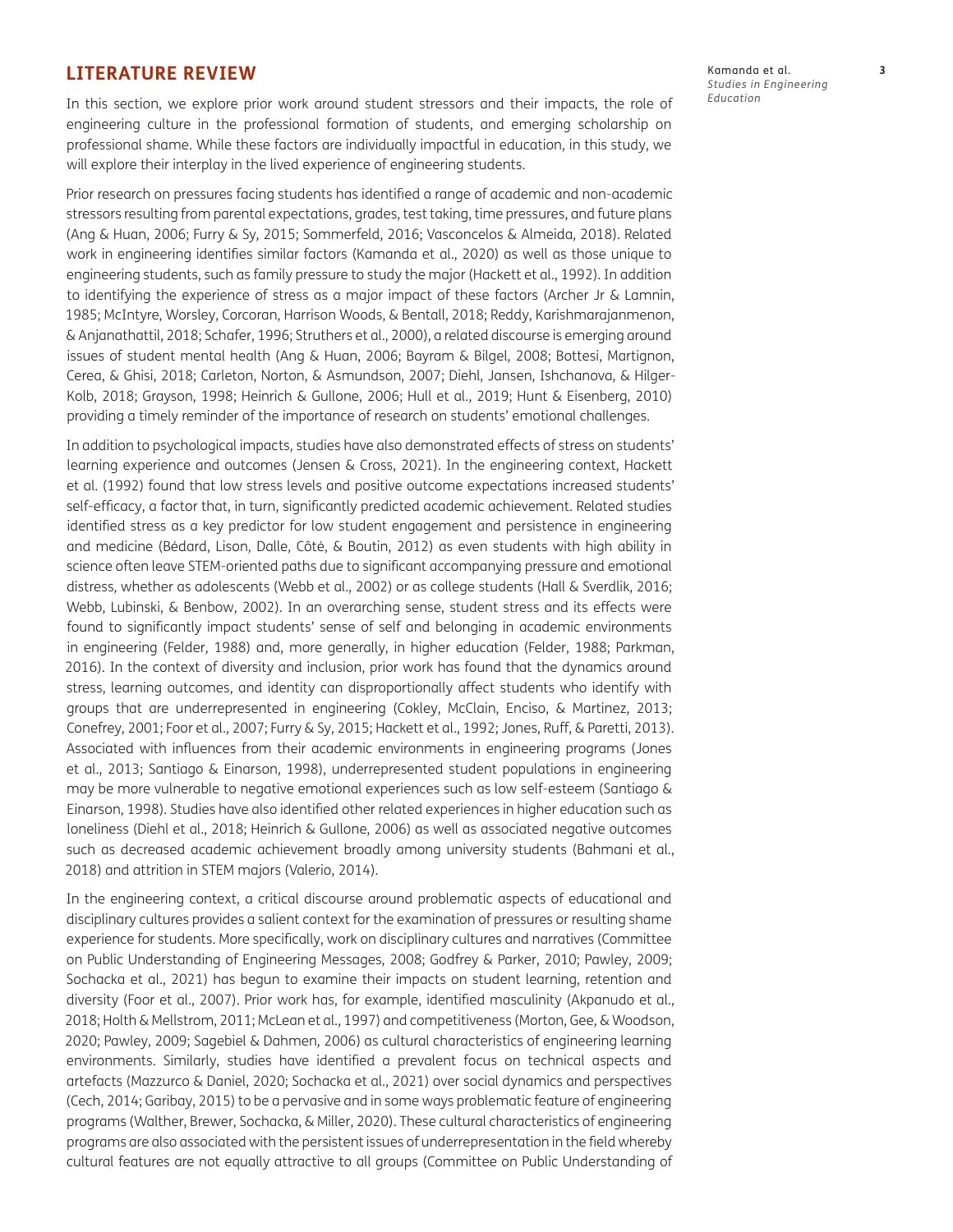[Engineering Messages, 2008](#page-23-0); [Faulkner, 2007;](#page-23-0) [Pawley, 2009](#page-24-0); [Seymour & Hewitt, 1997\)](#page-25-0) or have more direct exclusionary effects [\(Morton et al., 2020](#page-24-0); [Riegle-Crumb, King, & Irizarry, 2019](#page-24-0)).

The individual psychological experiences around expectations, stress, achievement, and belonging have been explored in emerging scholarship around shame. Shame as a psychological concept has been described as a strikingly painful, self-conscious emotion that involves a global devaluation of the self ([Lewis, 1971](#page-24-0); [Tangney & Dearing, 2003\)](#page-26-0). Shame is based on a highly subjective and often harsh, self-defeating evaluation of the self, relative to perceived social expectations ([Brown, 2006;](#page-22-0) [Huff et al., 2021\)](#page-24-0). Shame has been explored in the educational context ([Felder, 1988;](#page-23-0) [Parkman,](#page-24-0)  [2016](#page-24-0); [Tempelaar, Niculescu, Rienties, Gijselaers, & Giesbers, 2012; Turner & Husman, 2008](#page-25-0); [Turner,](#page-25-0)  [Husman, & Schallert, 2002](#page-25-0)) and more recently conceptualized as an emotional state relative to organizational contexts [\(Daniels & Robinson, 2019\)](#page-23-0) and the professional formation of engineers [\(Huff et al., 2021](#page-24-0)), doctors [\(Bynum IV, Artino Jr, Uijtdehaage, Webb, & Varpio, 2019](#page-22-0)) and nurses [\(Bond, 2009\)](#page-22-0) This body of work identifies the intensely painful nature of shame experiences for students that often remain hidden in the educational context. In addition, [Huff et al. \(2021\)](#page-24-0) found a complex interplay of shame experiences with the development and negotiation of personal and professional identities. While focused on internal experiences of shame, this prior study also identified some of the social dimensions of shame experiences whereby students affirm disciplinary and social standards they perceive to have failed and also negotiate their shame experiences through seeking community with others. The framework of professional shame proposed by [Huff et al. \(2021\)](#page-24-0) served as one of the theoretical frames for this study with more details in the respective section below.

Based on prior work on significance of expectations and profound individual impacts, this study investigates students' shame responses as social actions and considers how they are both anchored in, and contribute to, cultural features of the environment.

## **THEORETICAL FRAMEWORKS**

Our study was informed by two theoretical frameworks that help us define the "social reality under investigation" [\(Huff, Walther, Sochacka, Sharbine, & Kamanda, 2020](#page-24-0); [Walther, Sochacka,](#page-12-0)  [& Kellam, 2013](#page-12-0)) and subsequently informed the research design and analysis. First, a prior model of expectations in engineering education ([Kamanda et al., 2020](#page-24-0)) identifies a dynamically interconnected system of expectations for students and describes how distinct ways of students' internalizing these expectations amplify their emotional impact. Second, a framework of professional shame [\(Huff et al., 2021](#page-24-0)) illuminates individual, internal experiences of shame, makes their profound psychological impacts visible, and directs our attention to their interplay with cultural features of the context.

## **A MODEL OF EXPECTATIONS IN ENGINEERING**

A prior model of expectations in engineering (see **[Figure 1](#page-4-0)**) categorizes sources that signal, communicate, or define expectations for students and identifies three distinct ways in which students internalize those expectations [\(Kamanda et al., 2020](#page-24-0)). More specifically, expectations for students emerge from *superiors* as individuals in an elevated hierarchical position who are sometimes in direct power relationships. A prominent example of this category are instructors who not only communicate academic expectations but can also explicitly or implicitly convey social performance expectations. A related category of *grades* encapsulates academic standards but also takes on a nuanced intersubjective meaning in the cohort as measures of success. Similarly, *peers* serve as a direct comparison and are also a main source of socially constructed expectations around performance and accepted behavior in the major. *Extra-curricular sources* of expectations capture a range of co-curricular activities or achievements that can become a definition marker of success or belonging in the major, for example in the case of internships. *Influences from outside the major* provide external perspectives of how success in engineering is understood and can, for example in the case of parents, have significant impacts on students.

Kamanda et al. **4** *Studies in Engineering Education*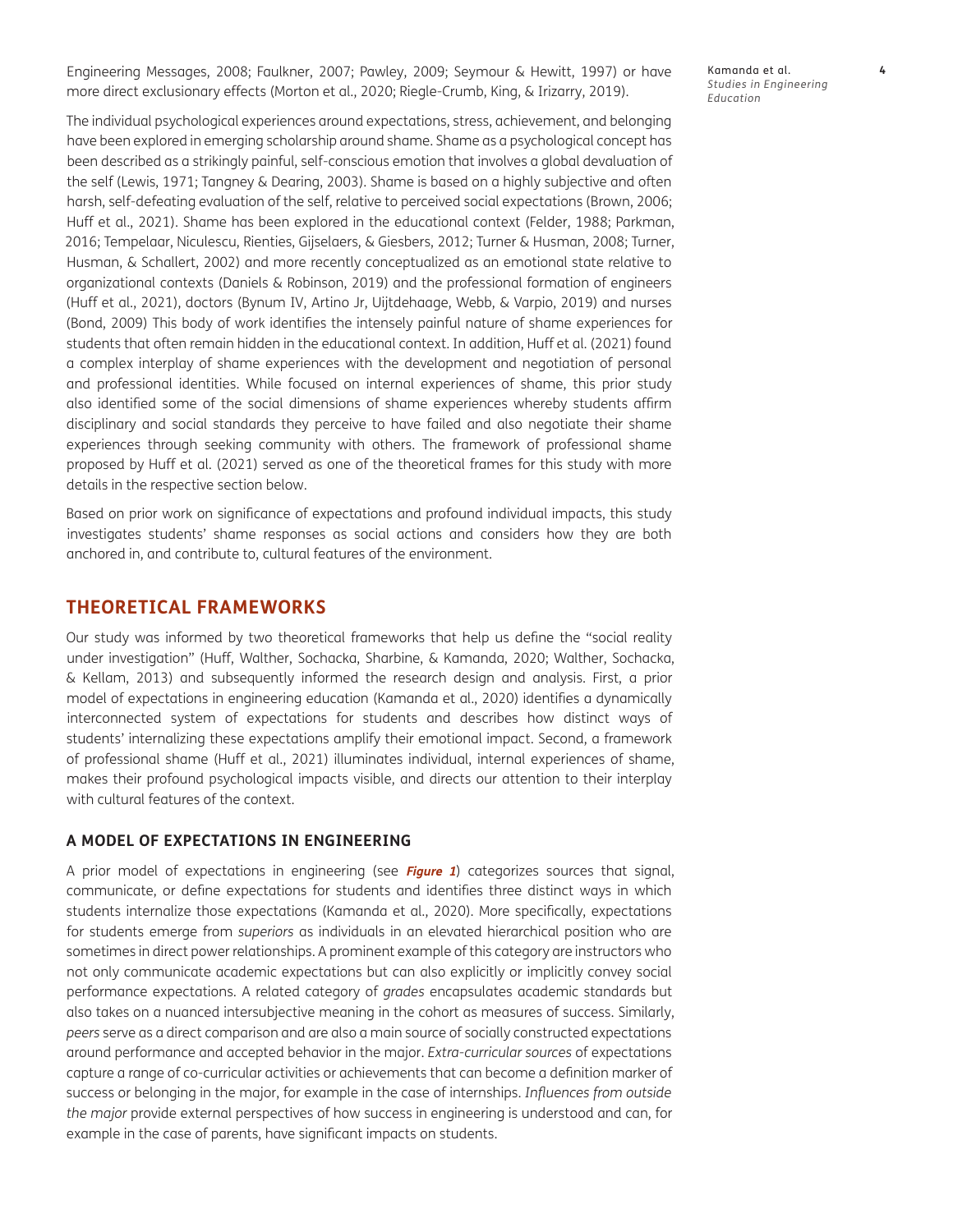

Kamanda et al. **5** *Studies in Engineering Education*

<span id="page-4-0"></span>**Figure 1** Contextual model for sources of expectations and ways of internalizing expectations (Kamanda et al., 2020).

Individual expectations from these sources are mediated by the cultural context of the discipline and institution to be experienced and internalized in different ways by students. The interplay of multiple sources results in compounding, conflicting, and triangulating of expectations. The mechanism of *compounding* describes a dynamic whereby a student faces a diverse range of expectations that place demands on their time and capacity, thereby amplifying the combined impact on the student's experience, the total weight of the expectations becomes more than the sum of the individual influences. The mechanism of *conflicting* describes multiple expectations that may in themselves be productive but encourage opposed behaviors, norms, or aspects of identity. For example, a perception in the major around the definitional role of hard work as one measure of success in engineering programs can produce a powerful dissonance with outside, for example, parental, expectations around smartness of engineering students linked to effortless achievement of high grades. *Triangulating* of sources describes a mechanism whereby students receive corresponding input from multiple sources thus elevating the importance and weight of a particular expectation. An example is the definitional role that internships can play in students' sense of belonging in the major when this extra-curricular expectation is emphasized by peers, faculty, and student advisors.

In addition to identifying sources and mechanisms, the model identifies a complex, dynamic system of expectations that is socially constructed in the broader educational environments and has significant impacts on students. Through this interplay and the culturally situated coconstruction students experience expectations not only around academic standards but also around social performance norms and definitional markers of belonging and identity. With such profound aspects of their educational experience at stake, the dynamic system of expectations sets students up for significant emotional experiences in cases where they subjectively perceive not measuring up to their internalized assumptions of what it means to be and succeed as an engineering student.

In this study, we used the above-described, broad conception of expectations to direct our empirical focus to the contextual, internalized experience of expectations rather than being limited to single, objective markers of performance. This focus informed our data gathering protocols, in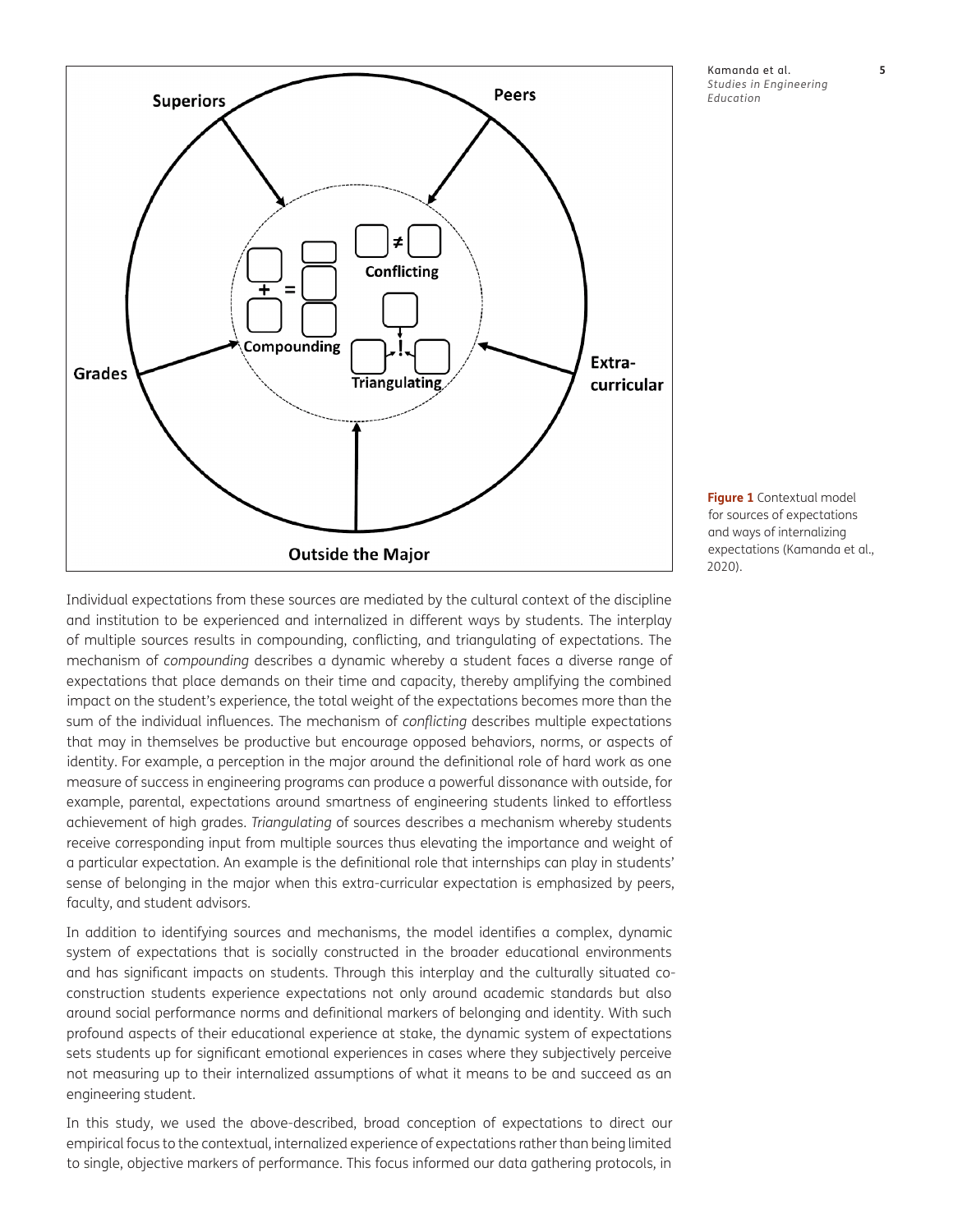that questions asked students about moments where they subjectively felt that they had not measured up to what they felt was expected of them. Follow-up questions in the protocol were aimed at eliciting the connection between those experiences of not meeting expectations and their relationship to the social context of the program.

Kamanda et al. **6** *Studies in Engineering Education*

#### **A FRAMEWORK OF PROFESSIONAL SHAME**

Further exploring the above-described impacts of expectations on students, a model of professional shame (see **[Figure 2](#page-5-0)**) illustrates the interplay of socially constructed expectations and standards of behavior with individual experiences of shame [\(Huff et al., 2021](#page-24-0)). The individual's shame experience does not merely respond to a perceived failure to meet academic standards but is situated in a context of social performance expectations that contribute to definitional narratives about being an engineering student and future engineer. In line with research on general shame experiences, professional shame is defined as subjective, sweeping, and often self-defeating judgments that extend beyond issues of individual performance or ability and concern profound questions of personal and professional identity as well as students' sense of belonging in the major or profession. The model further indicates that students' responses to shame occur in an intersubjective context and can, in turn, contribute to the social construction of expectations in the disciplinary and cultural setting.



<span id="page-5-0"></span>**Figure 2** Model of professional shame illustrating individual experiences of professional shame and social impacts of shame responses (Huff et al., 2021).

The notion of professional shame informed the design of this study in two crucial ways. First, the focus on *professional* shame builds on prior psychological work on individual shame while encompassing the social and disciplinary context of those experiences. This focus on the professional cultural context guided our analysis beyond known patterns of *individual sham*e to identify shame responses that are unique to professional settings. Second, the notion of professional shame also directed our empirical attention beyond *internal responses* to shame and helped us identify *shame responses as socially impactful actions* that not only shape individuals' socialization in a discipline but also contribute to the co-creation of disciplinary norms and cultures.

## **RESEARCH DESIGN**

The combination of the above theoretical frameworks informed our research design to attend to individual experience of professional shame from not meeting internalized expectations as situated in, and contributing to a broader social context. More specifically, the data collection was informed by an ethnographic approach (LeCompte, 1993; Emerson, 1995) in student focus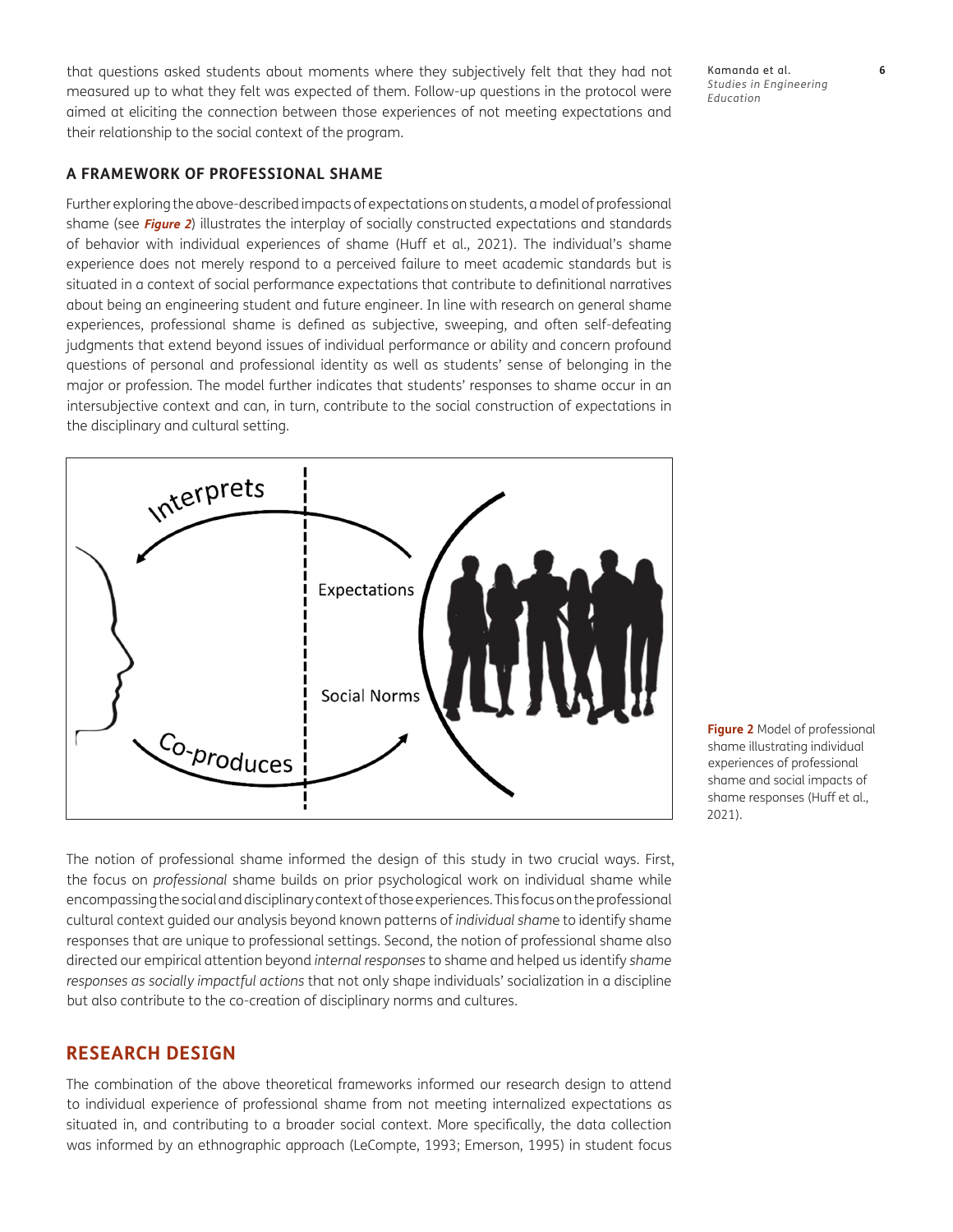groups that elicited meaningful accounts of individual experience framed in the larger discourse and social conventions of the engineering cohort. A total of 10 semi-structured focus groups were conducted with 38 students at two different institutions (see details below). The study procedure was approved by the Institutional Review Board. The focus groups were recorded and transcribed for subsequent analysis.

## **RESEARCH QUESTIONS**

With a focus on students' shame responses and their social manifestations, the study addresses the following research questions:

- How do students experience subjectively not meeting their internalized expectations of what it means to be, and succeed as an engineering student?
- What are students' reactions and responses to such experiences and how do these responses manifest in the social contest?

## **METHODOLOGY AND METHODS**

We conducted in-person focus groups that explored individual students' lived experiences and perceptions around expectations and in particular instances where students felt they did not meet those expectations. The shared discussion in the group provided an understanding of the cultural context in which their experiences of not meeting expectations and potentially resulting moments of shame were situated. While somewhat limiting the depth of individual disclosure of personal experience, the focus group format was conducive to uncovering the cultural, intersubjective dimensions as the individual's accounts took place in a safe, but nevertheless public forum (Communicative Validation in [Walther et al., 2013\)](#page-12-0). In the data we observed that individual students shared individual experiences of perceived failure and often framed them in terms that were appropriate to the group setting. In this sense, the discussion often provided a microcosm of the collective construction of ways of responding to expectations and experiences of shame. For example, individual accounts would often hint at profoundly emotional internal experiences but students would express those experiences and their own reactions in socially acceptable terms that often corresponded to cultural norms in engineering.

The focus group discussions with 2–5 students took about 65–90 minutes and were facilitated by a co-researcher who was not involved in the teaching of the participants' courses. The discussion followed a semi-structured protocol with prompts to elicit individual accounts of subjectively not meeting expectations and follow-up questions that guided students to elaborate on the details and context of those accounts. The focus groups were audio recorded and professionally transcribed with the members of the research team checking the transcripts for accuracy and deidentifying both speakers and individuals named in the discussion. The de-identified data was used for analysis and data presented in this manuscript use consistent pseudonyms for participants.

#### Research Sites

Data was collected at two institutions, a large research intensive and a small, teaching-focused, and faith-based university.

The research-intensive university offers a comprehensive engineering program with about 2,500 students in eight degree programs. The academic environment is characterized by a significant growth in student numbers and resulted in the introduction of a performance-based enrolment management system. Students apply in their third semester to the major and the selection is informed by grades in core engineering courses and the evaluation of a personal statement. In addition to the demands on students that engineering programs at other institutions share, this application process constitutes additional performance pressures for the students. At the same time, the program has a legacy and current culture of collaboration between students, a strong cohort sense and identification with the major and institution.

Kamanda et al. **7** *Studies in Engineering Education*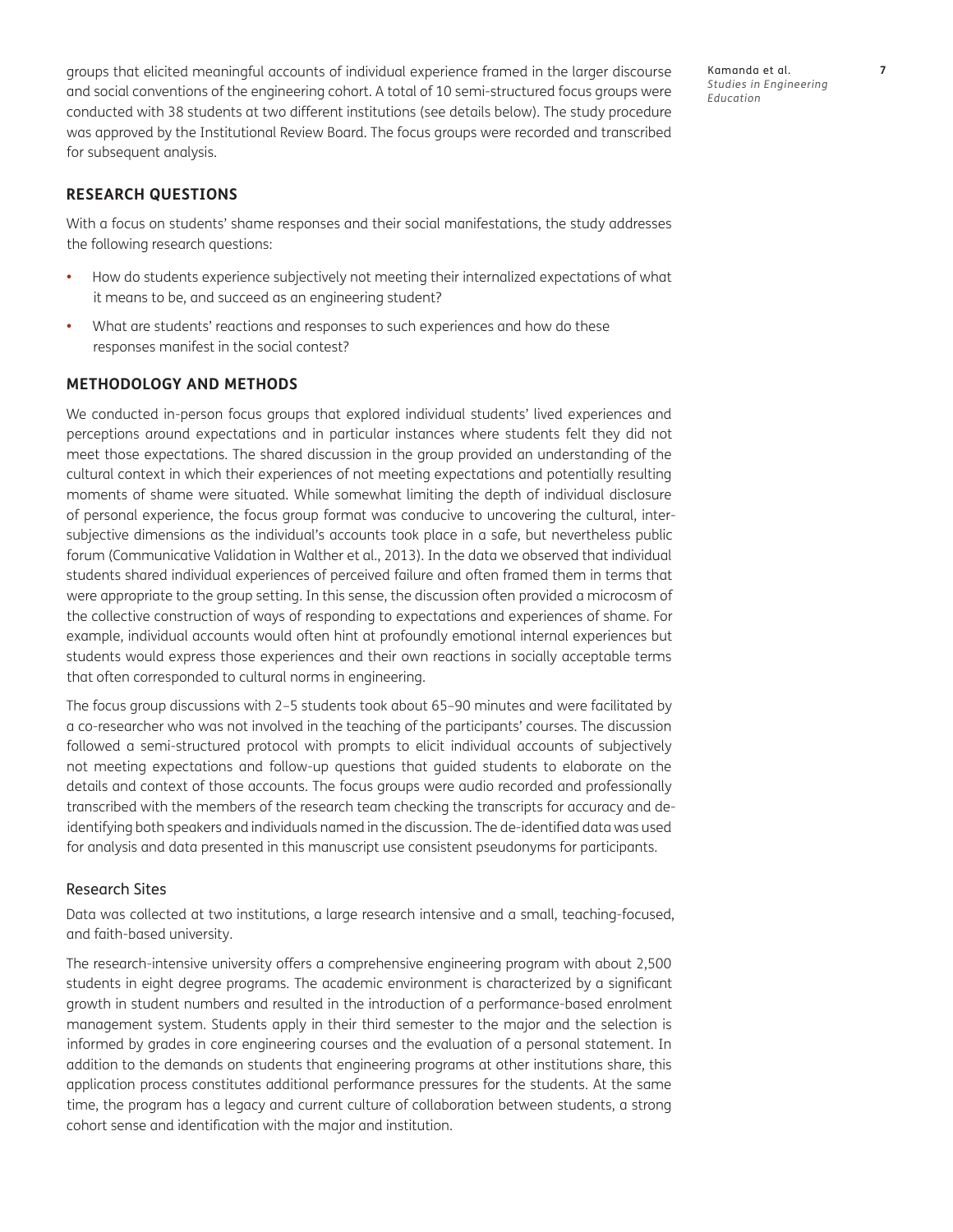The small, teaching-focused university offers five engineering degree programs which enroll approximately 250 students. Although the curricular plan of the engineering programs is, in many ways, similar to the programs at the research-intensive university, the institutional culture at this university is characterized by a holistic focus on the development of whole persons, particularly in relation to faith and spirituality. Students commonly declare their particular engineering major upon admission into the university, and there are no program-specific admission requirements. While students in the engineering program are navigating common expectations of achieving high performance in relation to their coursework, they also actively engage the question of where they should prioritize their engineering activities in relation to who they are as whole persons. Furthermore, the students often have certain professors for multiple courses, which facilitates a salient interpersonal relationship between professors and students at the teaching-focused university.

The diversity of institutional contexts allows the research to uncover robust common patterns and at the same time explore the richness of the ways in which these patterns manifest in the local context (Theoretical Validation in [Walther et al., 2013](#page-25-0)).

#### Participants and Demographic Information

**# INST. GENDER** 

Across the two research sites, ten focus groups were conducted with a total of 38 participants. **[Table 1](#page-7-0)** below provides an overview of the focus groups in terms of institutional context, participants, and demographic information.

<span id="page-7-0"></span>**Table 1** Participant demographic data by focus group.

| *                       | INJI.     | GENDER<br><b>IDENTIFICATION</b> | <b>RACIAL/EINNIC IDENTIFICATION</b>  | <b>ALADEMIL MAJUR</b>                       | <b>ICAR/LEVEL</b>                    |
|-------------------------|-----------|---------------------------------|--------------------------------------|---------------------------------------------|--------------------------------------|
| 1                       | <b>RU</b> | 4 Men                           | 4 White                              | Mechanical                                  | 1 first-year, 2 sophomores, 1 junior |
| $\overline{\mathbf{2}}$ |           | 4 Men                           | 4 White                              | Mechanical                                  | 2 sophomores, 1 junior, 1 senior     |
| 3                       |           | 2 Women                         | 1 African American, 1 White          | Civil, Mechanical                           | 1 first-year, 1 senior               |
| 4                       |           | 4 Women                         | 1 Asian, 1 Middle Eastern, 2 White   | Biological, Computer Systems,<br>Mechanical | 1 sophomore, 2 juniors, 2 seniors    |
| 5                       |           | 5 Women                         | 1 African American, 2 Asian, 2 White | Biological, Computer, Mechanical            | 1 first-year, 1 sophomore, 3 seniors |
| 6                       | TU        | 3 Women                         | 2 Hispanic, 1 White                  | Biological                                  | 1 sophomore, 2 juniors               |
| $\overline{7}$          |           | 4 Men                           | 4 White                              | Biomedical, Electrical, Mechanical          | 2 juniors, 2 seniors                 |
| 8                       |           | 5 Men                           | 5 White                              | Computer, Electrical, Mechanical            | 5 sophomores                         |
| 9                       |           | 2 Women, 3 Men                  | 2 Hispanic, 3 White                  | Biomedical, Electrical, Mechanical          | 1 sophomore, 4 juniors               |
| 10                      |           | 5 Men                           | 1 Hispanic, 4 White                  | Mechanical                                  | 5 juniors                            |
|                         |           |                                 |                                      |                                             |                                      |

**RACIAL/ETHNIC IDENTIFICATION ACADEMIC MAJOR YEAR/LEVEL**

The sampling strategy and participant recruitment aimed for mostly homogeneous groups in terms of majority and underrepresented participants. Throughout this article, we use the term *underrepresented* to describe gender and racial/ethnic populations, or students who identify with those groups, that are disproportionately underrepresented in engineering. Specifically, our participant pool includes students who identify as women and/or African American, Middle Eastern, Hispanic, or Asian. This research design feature (Procedural validation in [Walther et al., 2013](#page-25-0)) was intended to increase opportunities for participants to co-construct authentic accounts of their experiences (Communicative Validation) in light of the potentially sensitive and emotional qualities of their experiences. More specifically, we observed that in focus groups containing only underrepresented participants, students tended to be more comfortable revealing personally challenging experiences and connecting with other participants' accounts. Similarly, the discussion in groups with majority (i.e., White male) participants tended to emphasize emotional content less and focus more on accounts of individual perseverance or framed individual experience in terms of generalized advice for other students. This sampling strategy did not aim for representation of particular perspectives and we recognize the intersectionality of the identity facets of our participants ([Pawley, 2017](#page-24-0)). Rather, the composition of the focus groups aimed to maximize variation in perspectives and experiences while creating environments where those perspectives could be shared.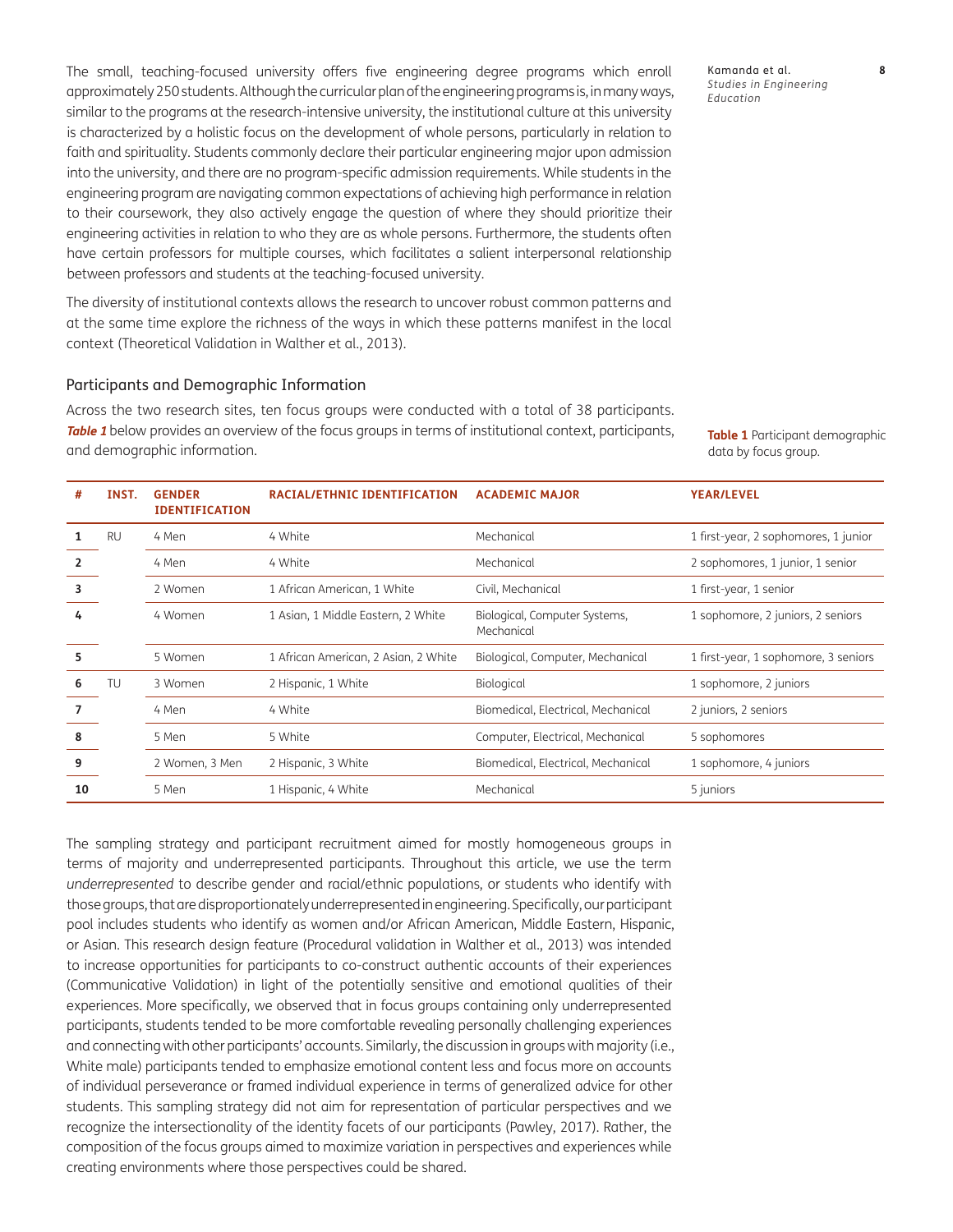#### Data Analysis

The focus groups were digitally recorded and transcribed. The research team checked the transcripts and de-identified both speakers and individuals mentioned in students' accounts. The de-identified transcripts were imported and organized in NVivo 8 for further analysis.

Kamanda et al. **9** *Studies in Engineering Education*

The iterative analysis progressed from topic coding of accounts in participants' experience-near terms ([Geertz, 1974](#page-23-0)) to interpretive coding that established abstract patterns across the topic codes [\(Richards, 2005\)](#page-24-0). More specifically, the first level captured how students described instances where they felt they didn't meet expectations in their own terms; categories often used in vivo descriptors to capture both actions and sentiments, such as "power through." In the next step, we clustered these codes and described them at an abstract level to make overarching patterns visible with a focus on understanding individual experience and explicating social impacts, such as "trivializing shame experiences."

The data analysis was conducted by two undergraduate researchers (author 1 and author 3) in collaboration with an experienced engineering education researcher (author 2). The team engaged in multiple iterations with systematic processes of negotiating the emerging interpretations in the whole research team based on review and discussion of primary data (Communicative Validation in [Walther et al., 2013\)](#page-25-0). This shared meaning making was supported by systematic documentation in coding reports for each category that followed a common structure and captured the emerging definitions for each code, critically reflective writing about the formation of the category, and notes about connections to other categories (Process Reliability).

## **FINDINGS**

The following presents six main categories of shame responses identified across the data. The first two categories, hiding and masking, resonated with insights from general shame research [\(Bond, 2009;](#page-22-0) [Brown, 2006](#page-22-0); [Tangney & Dearing, 2003](#page-26-0)) but uniquely located the shame responses in the disciplinary and cultural context of engineering. More specifically, the findings show how the shame responses are anchored in particular features of engineering culture and are enacted by students in the social context of the cohort which, in turn, contributes to shared social norms around expectations. The remaining four categories, namely trivializing shame experiences, emulating perceived success markers, suffering passively, and legitimizing shame experiences, emerged as salient features of professional shame in engineering. In particular, these shame responses revealed a complex interplay between students' individual and professional sense of self, dynamics that have significant implications for engineering professional socialization. The responses also emerged as nuanced and context dependent, with multiple students implementing various strains of the same response and enacting varying shame responses in different situations or stages of their engineering education experience.

While the research was designed to elicit participants' experiences of subjectively not meeting expectations, the data also included examples of students' positive responses to feeling challenged by expectations. In contrast to shame, these responses were characterized by students authentically and productively engaging with the emotional challenges experienced. Based on this element of reflexive insight, participants were able to deliberately focus on positive personal or professional growth from a challenging situation. A characteristic element of these productive responses was students' focus on relationships with peers or superiors that included elements of both an empathic connection and of practical support to alleviate and overcome challenges.

## **1. HIDING**

We define the pattern of hiding as students intentionally avoiding situations in which they fear or imagine external evaluation. As a shame response, hiding aims to avert external perceptions, whether real or imagined, that would mirror already-present negative self-perceptions. The hiding pattern is marked by a sense of self-preservation, as students forgo help-seeking behavior in their quest to prevent being or feeling exposed to others. Students utilizing this approach tend to avoid asking questions or demonstrating their ability in an engineering setting. Students who hide tend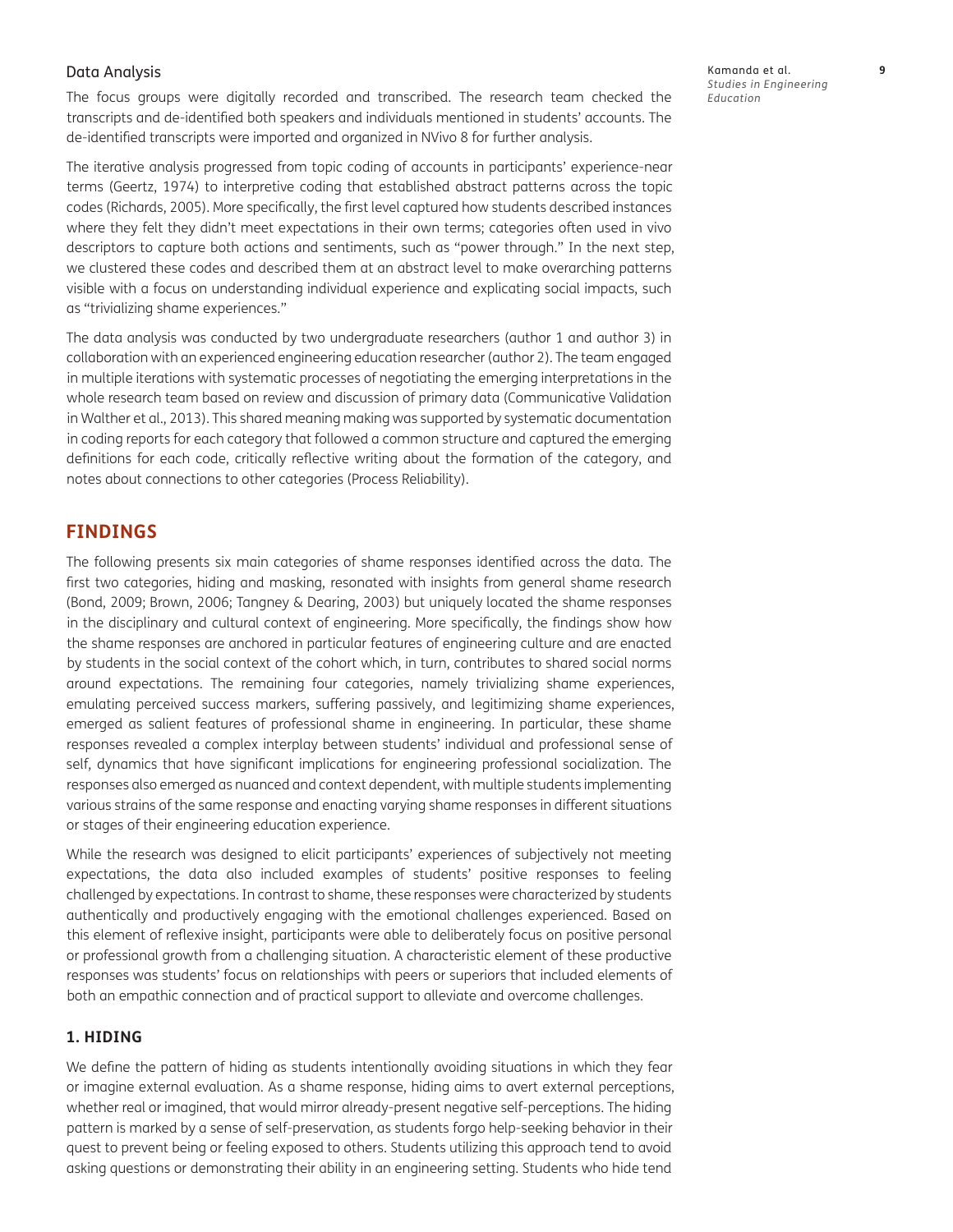to consciously recede into the background in order to avoid such attention, a behavior that may escalate when students are self-conscious of their underrepresented status in engineering or perceive an unsupportive environment.

The following dialogue between female third-year students Cecilia and Olivia aptly illustrates this pattern. It takes place in the context of a larger conversation about common but intimidating engineering stereotypes to which students may not be willing or able to conform, and the ramifications of such perceived discrepancies. Cecilia is a biomedical engineering major and Olivia is a mechanical engineering major.

CECILIA: You get here, and it's like, engineers know everything, they're the smartest people, that's what I hear all the time. And I've come to accept it, you know? But I get in here, and I sit down, and everybody—especially the ones that are top of their class and they're still so smart engineering—it's almost like when you ask a question, I sit in the back a lot, and I will still hear people, if somebody's asking a question, don't get me wrong, but there are not a lot of girls in my class, so most of the time it's guys, and the guys will just be whispering to each other, "Why is he so stupid, why is he asking these questions?" And that's why I don't ask questions. Because I don't want them to say, "Why is she so stupid," because it's not—you know, it's okay—it's kind of okay because he's a dude, but I'm a girl, you know? And it's even worse when there's not a lot of girls. And so they're like she's so stupid, what's she doing here, you know?

OLIVIA: Yeah. Especially about the whole thing about oh, what are women doing in engineering? That's what I got from back home. "Oh, you're a lady in engineering? Like what are you doing here?" (Focus Group 6)

Cecilia begins by describing her experiences with expectations, specifically expectations about being smart which she admits to having internalized as the expectation is triangulated [\(Kamanda et](#page-24-0) [al., 2020\)](#page-24-0) both within and outside the program ("that's what I hear all the time"). She also reveals that she evaluated herself against other students and concluded that other students are "still so smart in engineering," implying a comparatively negative self-perception. Cecilia then recounts lived experiences where she witnessed her classmates whispering, "Why is he so stupid, why is he asking these questions?" which amplified her own insecurities and prompted Cecilia to regularly withhold her own questions ("that's why I don't ask questions"). Further, she implies that such recurring incidents can render classroom environments less tolerant of questions and more harmful to students already struggling with shame, as those environments echo judgments related to smartness. It seems that she sees value in asking questions and recognizes that others do as well, but she also recognizes a perceived risk associated with being vulnerable in such an environment. Ultimately, she feels compelled to minimize external judgment and decides to join her classmates in their silence.

A notable pattern in our data was that students are less likely to admit to academic struggles if they perceive that they are alone in their predicament. Cecilia's account suggests that this likelihood further diminishes in unsupportive environments. Although such hostile environments likely trouble most students, she laments that the discomfort is potentially more severe for students who are underrepresented in engineering. She even states that "it's kind of okay because he's a dude, but I'm a girl," implying a fear of direct attacks on her sense of belonging within the program. Cecilia feels added pressure because, since "there are not a lot of girls in engineering," negative perceptions about her may extend to the rest of her demographic. These ideas concur with observations made throughout the dataset that underrepresented students exhibited the hiding pattern significantly more than their majority counterparts.

Cecilia's account also illustrates an interplay between internal and external evaluation which even precede her career as an engineering student. Her fear that her peers would say that "she's so stupid, what's she doing here" is shared by Olivia who received similar comments before she even started the engineering program. Such pressures from outside the program appear to have lingering effects in seemingly unrelated settings. The prevalence of such microaggressions ([Sue](#page-26-0)  [et al., 2007](#page-26-0)) can motivate students who encounter them to deliberately avoid attention due to a fear of confirming negative stereotypes. These students might even perceive themselves to be

Kamanda et al. **10** *Studies in Engineering Education*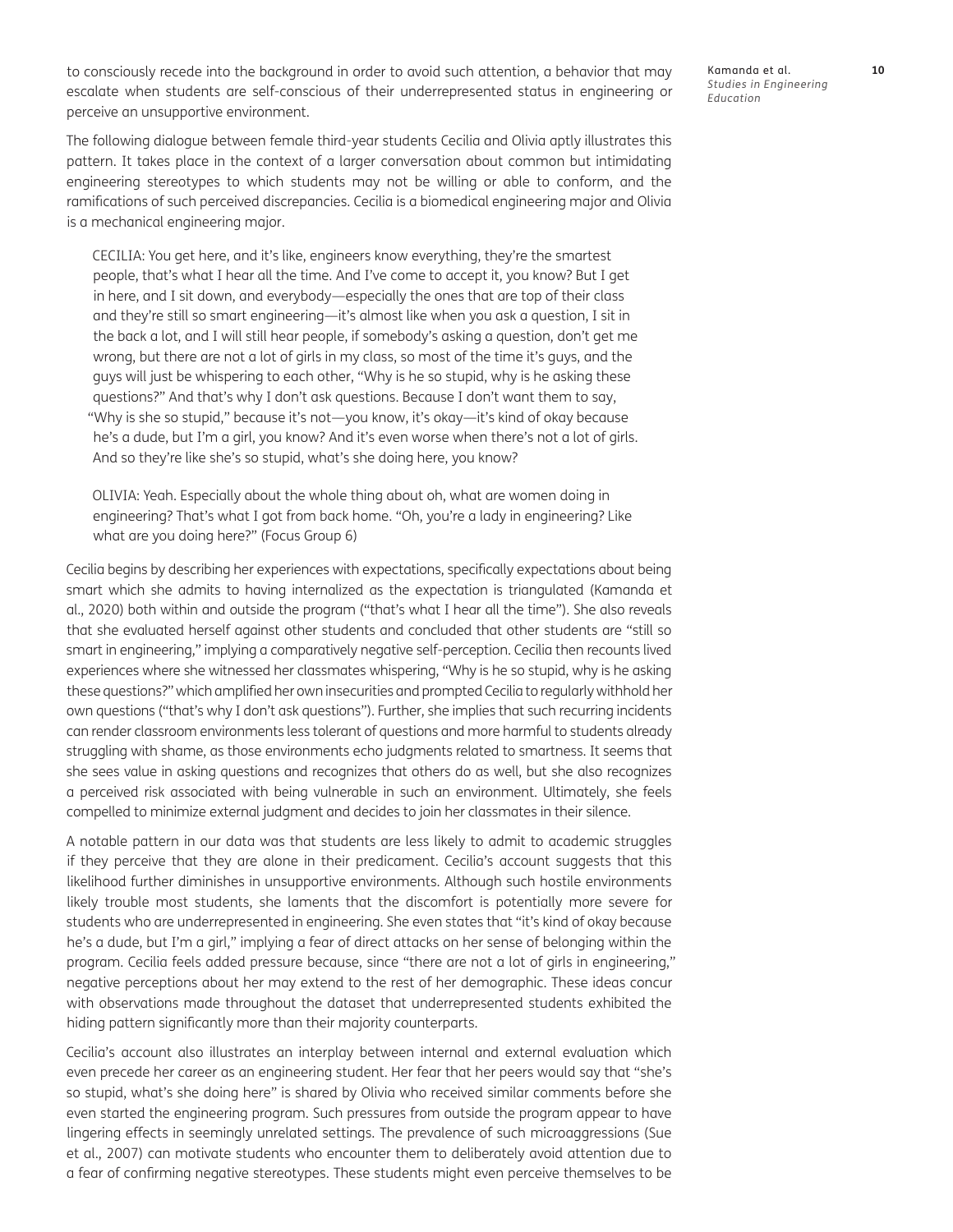peripheral members of the engineering community—a mindset that can, in turn, shape how they process engineering expectations and respond to shame.

Kamanda et al. **11** *Studies in Engineering Education*

Across the dataset, shame frequently coupled with negative environmental feedback to further discourage vulnerability. Often, this combination silenced students such as Cecilia who perceived the hiding approach as their most secure option while experiencing shame. In a cultural sense, this trend signifies an erasure of meaningful experiences and perspectives that may differ from dominant engineering narratives.

### **2. MASKING**

Similar to hiding, masking describes an individual's effort to shield oneself from external judgment. When masking a shame response, students deliberately maintain a façade of competence and confidence while simultaneously struggling with feelings of inadequacy. This response focuses on appearing capable to others rather than on authentically fulfilling explicit and perceived expectations. This approach stems from a desire to belong, as students privately endure shame experiences in exchange for a positive public image and peer acceptance.

Set in the context of a conversation about how difficult and exhausting it can be to consistently maintain a high level of performance amidst competing expectations, the following exchange illustrates this shame response. Nolan, a junior, and Eli a senior, are both White male mechanical engineering students at the research-intensive institution.

NOLAN: I always feel the need to be more confident about my academic life, than what it actually is, because a lot of times I'm struggling with classes, but I'm also like, yeah, I've got it, don't worry about it. So it's always kind of that mask of like don't worry about me, I'll make it through, but – and there's also me – (laughs) I'm trying to figure out how to phrase this (laughs). There's also this mask of like I make a lot of jokes, right? So that's just my role in the class is I'm the jokester. (laughs) I bring up morale, right? … But a lot of times I don't feel like making jokes, just because I've been having a crap day, but I always have – whenever I sit down in a chair I'm always like, okay, find a way to make a joke to this class.

ELI: I try to act the same way, but not really for other people specifically, but more like tiny little side comments that cheer me up that other people just so happen to overhear. (laughs) And then they'll laugh about it in class. One of the things I said recently while I was in class, I said if I had subtitles it would just say internally screaming in brackets all the time. (laughs) Because it's so like almost overwhelming how much I'm going through with just things that are happening in my personal life and things that are happening in class and homework and stuff. (sighs) (Focus Group 7)

Nolan begins by expressing a "need to be more confident about my academic life […] than what it actually is," suggesting some external pressure for engineering students to appear confident and in control. Subsequently, he admits to frequently "struggling with classes" while trying to convince others that "I got it, don't worry about it." Nolan's statements indicate some anxiety about being observed too closely by others, so he maintains a confident façade in order to evade feared scrutiny. He strives to assure himself and potential observers of his certainty by cultivating the persona of someone who "will make it through." To this end, Nolan tries to "make a lot of jokes" and essentially relegates himself to class "jokester," believing that the student who is always active and buoyant would not be perceived as struggling. He also claims to "bring up morale" with the implication being that only a student who already enjoys high morale could do so. Although he often does not "feel like making jokes" due to his personal struggles, he feels compelled to "find a way to make a joke" in order to mask those struggles and maintain his positive image.

While Nolan hints at personally benefiting from his own cheerful behavior, Eli states this more explicitly ("little side comments that cheer me up"). Eli also describes the personal and professional distress he experiences while making himself and his peers laugh, lamenting that it is "overwhelming how much I'm going through." He expresses his anguish as a joke perhaps because it is a more acceptable channel in the social context, although it renders his complaints forgettable,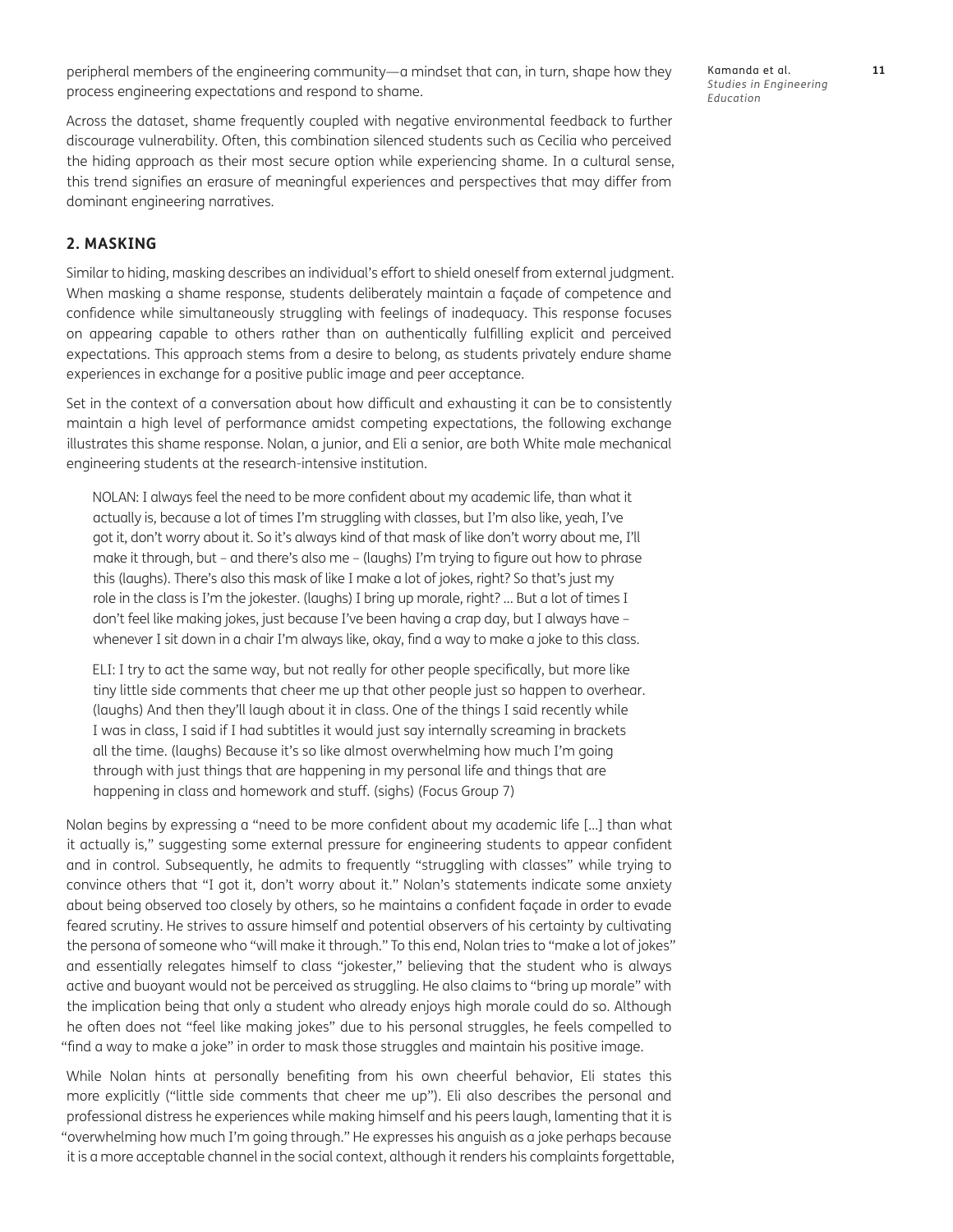which he apparently prefers. It is interesting to note that this dynamic is recapitulated in the conversation itself as the participants' laughter is contrasted by the content of the conversation and Eli's defeated sigh. Moreover, the vulnerable nature of the discussion above suggests that it represented an opportunity to mutually express concerns and insecurities which students are not often afforded in daily engineering life.

As members of the majority group, Nolan and Eli experience pressure to conform to engineering norms around independence, control and confidence. When they feel inadequate internally, they feign these behaviors in order to convince themselves and others otherwise. However, their majority status in the cohort and outward confidence also establishes this behavior as normal, thus limiting other expressions around negative emotional experiences.

The link of masking behavior to institutional or disciplinary norms emerged as salient in our analysis and this shame response consequently found different expressions in the data set from the two institutions. A candid account by Myles, a fourth-year White male electrical engineering student at the faith-based university, illustrates this dynamic.

Freshman year I was more inclined to put on this fake face. Whereas now not really. It's just people already know me, so I just – I feel like myself, and I think that I'm a pretty genuine person. I can tell who the other genuine people are for the majority of it, but sometimes it is hard to tell because you never know what – if a person's cheating on an assignment or if you – just anything that would flaw their integrity at all. (Myles, Focus Group 7)

Initially, Myles admits, he was previously "more inclined to put on this kind of fake face," apparently to fit in culturally. He contrasts this statement with a description of his current approach as more genuine and self-assured. Since "people already know" him, much of the pressure he once felt to be an impeccable student and person has diminished, leaving him feeling freer and more authentic. Where students' external projections at the research-intensive institution were often focused on confidence or performance, Myles' account centers on ideals around integrity and authenticity. The behavioral dynamic around masking was similar in both research contexts, but students at the faith-based university often connected this shame response to reconciling engineering expectations with personal ideals in an institutional setting that explicitly values students' integrated development both in their professional and faith trajectories.

### **3. TRIVIALIZING SHAME EXPERIENCES**

The pattern of trivializing shame experiences, or trivializing, is characterized by students downplaying painful emotional experiences associated with perceived or feared failure to meet expectations. Students enacting this response treat emotions as an impediment to success, and often dismiss them as mere distractions to be able to develop a single-minded focus to, as one participant put it, "power through" the task. Accordingly, they request little to no help with their struggles and shut out their social environment. As an external manifestation towards their peers this shame response tends to downplay the effort and uncertainty involved by oversimplifying the challenges of fulfilling expectations.

A group of White male mechanical engineering students' conversation about learning and performance expectations from instructors illustrates this mechanism. The students described not immediately understanding a professor's explanation of a concept and the perceived expectation to gain that understanding without further assistance:

VIC: Usually for me I feel like it's frustrating … But it motivates me to not want to be frustrated anymore, to figure out the problem so –

BENJAMIN: Yeah, you can either be frustrated, or you can go and figure out how to do it and – Yeah. Get over it. (laughs)

NOAH: You're going to get frustrated pretty quick, but you've got to learn to push that aside and solve it yourself. (Focus Group 1)

Kamanda et al. **12** *Studies in Engineering Education*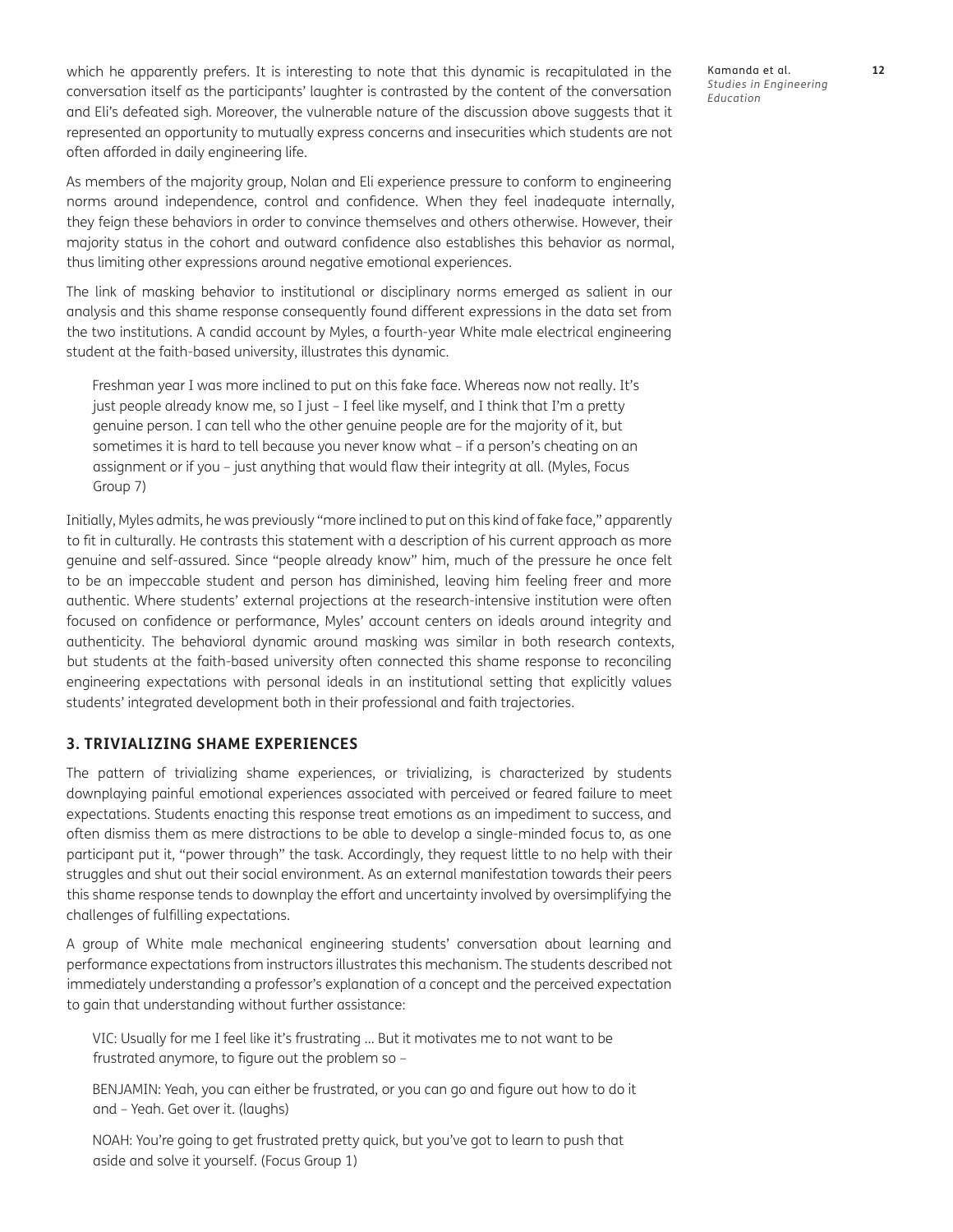<span id="page-12-0"></span>Vic acknowledges the emotional significance of the experience as frustrating while also reframing it as a source of motivation to "figure out the problem," a sentiment that is perhaps more socially desirable in the cultural context of engineering as a field that often posits students as problem solvers. Building on this notion, the participants then frame emotions as obstacles to productivity and problem solving with an intentional element of suppressing the emotions – to "get over it." Noah affirms this idea "to learn to push that aside and solve it yourself," a recommendation which oversimplifies both the management of painful emotional experiences, and the process of fulfilling this expectation. His reaction suggests that "figuring it out" is a straightforward process further simplified by eliminating emotional difficulties.

The conversational dynamics of this exchange and the shared way of engaging with emotionally challenging experiences also points to broader socially relevant effects. More specifically, this pattern in the data might represent a broader discourse in the engineering cohort that similarly 1) oversimplifies the significant challenges that engineering students face and 2) denies, or makes invisible, their profound emotional impacts. Across the data, participants offered similar statements often with a degree of outward confidence or framed as generalized recommendations that were disconnected from their emotional experiences, features that would have significant impact imagined in the context of, say, a hallway conversation among students.

Micah, a White male mechanical engineering student, similarly describes minimizing his emotional experience and single-mindedly completing the task at hand when discussing a stressful situation with an important class project:

I guess I did talk to my [partner and to] my older brother who graduated here a while ago. I've got this project, say a prayer just to make sure I can get through it, and then turn my phone off and hunker down in the library for eight hours or so and just get it done, but yeah, I didn't formally reach out to anyone. That was definitely not an inclination of mine. (Micah, Focus Group 2)

Micah's comments provide a glimpse of how daunting the challenge appeared to him ("say a prayer") and he explicitly describes putting the emotional experience aside to "get it done." It is interesting to note that this dynamic of isolating himself from his emotions is also reflected in seeking social isolation. He describes his approach to overcoming the challenge as entirely solitary, requiring him to "turn [his] phone off and hunker down in the library for eight hours." While he mentions potential social support from family members, he dismisses its relevance by subsequently describing his socially isolated approach and explicitly acknowledging his disinclination to seek help from others.

In a direct response to Micah's statement in the same focus group, Derek, a White male mechanical engineering student, further elaborates on the notion of help seeking:

I've talked to my girlfriend about it or something, but I don't reach out to a lot of people about it, because most of my friends are engineering majors. […] So I don't want to seem like oh, I can't do this, but y'all did it like three years ago or something, you know what I mean? […] So yeah, like Micah was saying, most of the time you reach out to one or two other people, but for the most part you just hunker down, do it, yeah. That's really all you can do. (Derek, Focus Group 2)

Derek more explicitly acknowledges social support from outside the major and clearly distinguishes this from interacting with other engineering students. In the disciplinary context, his decisions to seek help are constrained by his desire to appear competent to his peers (see Hiding above). Derek's reference to peers who "did it three years ago" indicates that he assumes these students did not experience the same level of challenge. This assumption could be the result of a hallway conversation similar to the one described above, where students trivialize both the magnitude of the challenge and its emotional impacts. Considering the social signals of such responses to others, we observed a level of confidence and apparent concurrence among majority students regarding repressing emotional reactions and avoiding social support.

Kamanda et al. **13** *Studies in Engineering Education*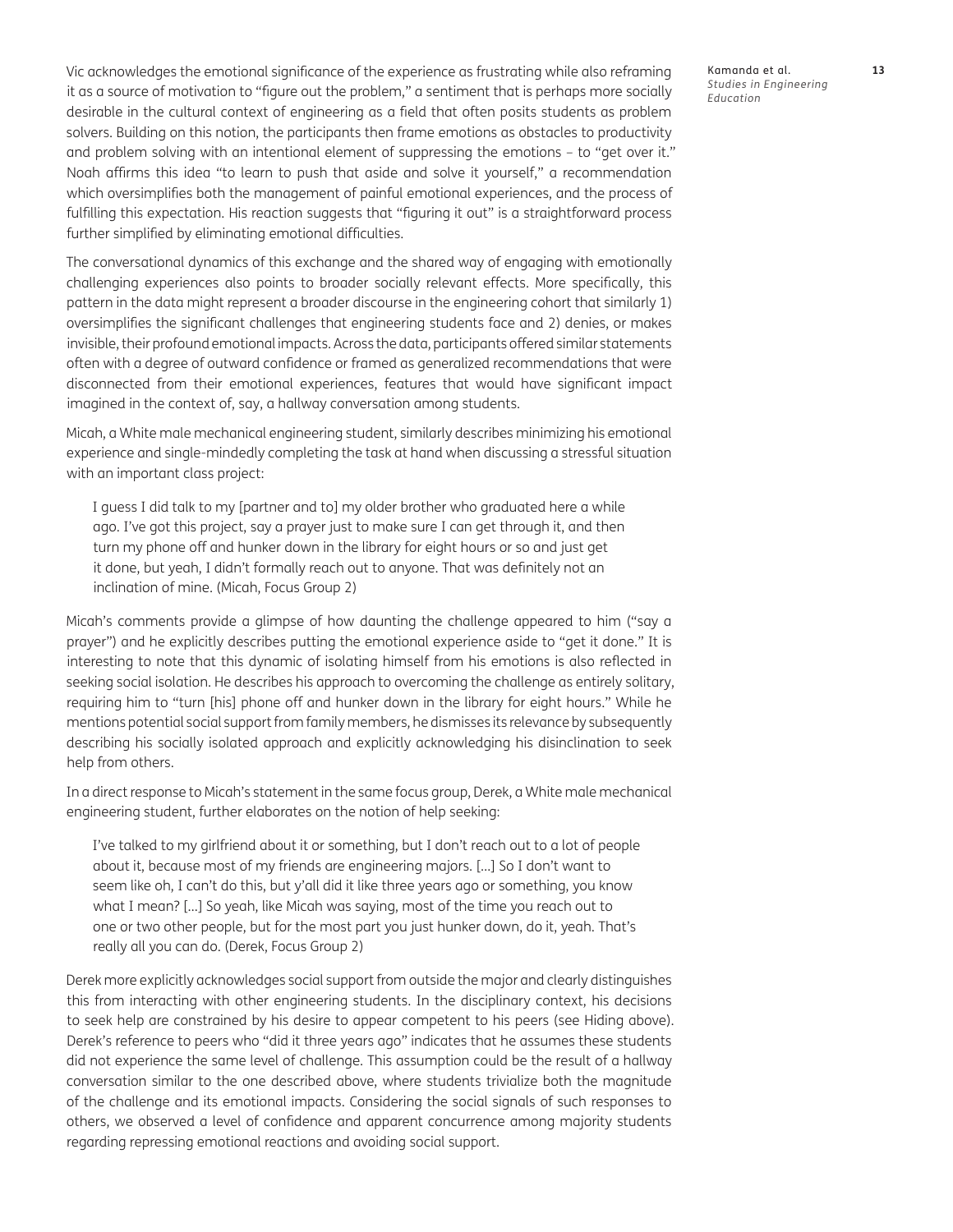However, participants in focus groups with only underrepresented student populations tended to describe different ways of responding to shame that more fully acknowledge the complexity of the challenges and the sometimes profoundly painful nature of the experience. In a focus group with only female engineering students, fourth-year biological engineering students Clara and Zoe explored the emotional impact of their fear to not succeed in an engineering fundamentals class:

CLARA: I really can't be withdrawing from stuff, you know? Again, it's one of those things where it's like, can't get a D in something either, so it's like choose your poison, so – but yeah, I feel like that was my most recent not achieving the goal type of thing.

ZOE: I can definitely relate to that, because after taking an exam, like you study so hard for it  $-$ 

### CLARA: Yeah.

ZOE: And you still don't get what you wanted to, that can be real frustrating, and then you have to talk yourself through it, like can you do better? Obviously you can, but how? Next step, what to do. Do you withdraw? Like kind of figure that out.

CLARA: Yeah. And it's stressful, and I feel like you almost need to talk to other people about it too. I had to go talk to my advisor about it and kind of figure out another plan because you know, I just kind of sat around and thought about it myself, and I was like, "Do I tell my parents? Do I not tell my parents?" (Focus Group 5)

In the opening exchange we see Clara and Zoe connect over the sense of desperation they associate with the fear of not doing well in a class. In contrast to the shared narrative in the majority focus group, the participants unpack and add nuance to the emotional state they both recognize. While the male focus group's discussion framed frustration as a distraction to be eliminated, Zoe's use of the word suggests seeing the situation as complex and intractable. Similarly, the phrase "figure that out" is not used to oversimplify the challenge or imply a certain solution, rather Zoe acknowledges her distress and sense of helplessness and affirms her need to engage with and actively process the emotional challenge, to "talk yourself through it." Mirroring the shared unpacking of emotions in this exchange, Clara in turn affirms the significance of the emotion and explicitly states her desire to connect with others. While the connections with others and empathy from others are apparently part of the way in which Clara and other underrepresented participants in the dataset process shame experiences, she also describes a sense of ambiguity around the types of support she can access ("do I tell my parents?"), a dynamic that appears to be anchored in the broader disciplinary expectations for engineering students. Her mention that she "kind of sat around and thought about it herself" speaks to processing her despair, not the apparently simple strategy of seeking social isolation to "power through" the challenge that was discussed by Micah and Derek in the earlier quotes.

This contrast is reflective of a broader trend in the data set, where alternative ways of responding to shame that are grounded in engaging with emotions and seeking support from others, are not perceived as socially desirable or acceptable when trivializing moments of shame becomes established as a norm through the experiences and shared narratives of majority students.

## **4. EMULATING PERCEIVED SUCCESS MARKERS**

The pattern of emulating perceived markers of success, hereafter emulating, captures students' tendency to generate self-assurance by intentionally enacting behaviors and values they associate with engineering success. Students following this pattern attempt to replicate perceived markers of engineering legitimacy they derive from observing their peers or from the values they see reflected in both departmental and institutional culture.

The following quote illustrates the general pattern of emulating and the self-assurance students derive from the process. Benjamin is a second-year mechanical engineering student at the research-intensive university. Here, he responds to a follow-up question from the facilitator about Kamanda et al. **14** *Studies in Engineering Education*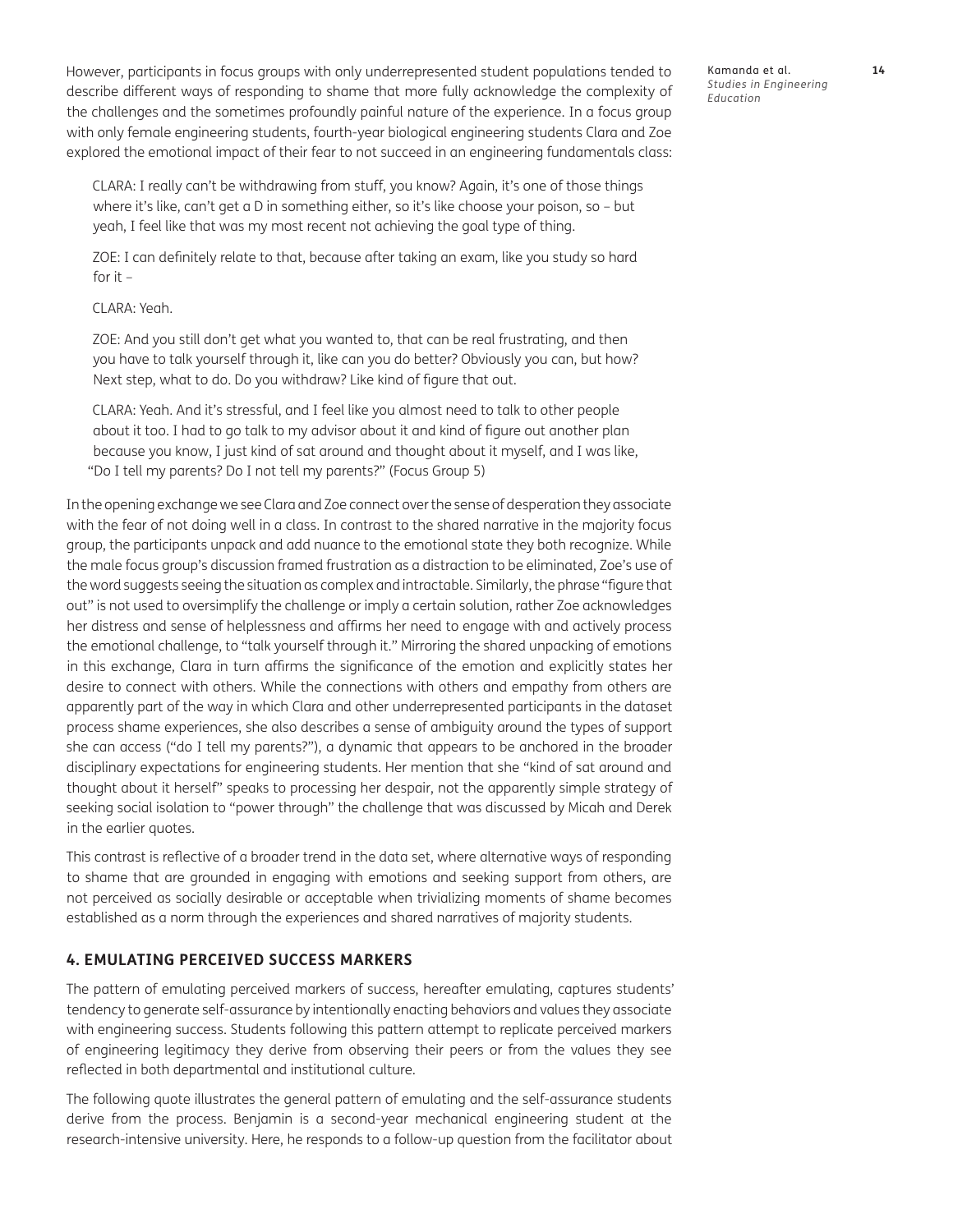how he fits his peers into various categories of effort and competence. Benjamin had previously claimed that some of his classmates try to learn and others are "kind of wasting their time."

I judge it based off who I see here the most … in the engineering building mostly, because when I was – at least for statics, whenever I was doing my homework, I was doing it down the hall in the 3D lab, so then whenever I saw – you'd see the same people there every day doing their statics homework, so these are the people you're like okay, you're working hard, you're trying to get your homework done and spending hours a day on your homework, and you just never really see the other people. (Benjamin, Focus Group 1)

Benjamin frames his response by suggesting that there is explicit self-judgment and external judgment among students concerning expectations as they observe one another's behavior. In this case, the expectation is that engineers are hardworking, which he judges "based on who I see here the most." In focus groups from this institution, we observed numerous instances of peer-topeer judgments based on visible behavior ranging from answering questions in class to apparent sleep deprivation. Benjamin ties observed behavior of "the same people [who are] there every day" to engineering identity – "these are the people [who] are working hard." In the context of his own experiences trying to fulfill academic expectations in a challenging Statics course, he also subtly validates his own approach and belonging in the engineering cohort.

He equates success in his Statics course with "spending hours a day doing your homework" – a behavior he exhibits – rather than measurable performances. His assured tone suggests the comfort he draws from this behavior. Evidently, this type of emulating strengthens his perceived engineering identity and replenishes self-assurance lost to potential negative self-judgment around concerns about expectations in the course. The benefit is powerful enough that Benjamin patently prefers association with individuals who appear to demonstrate similar markers of perceived success to "the other people," because his judgement is based on "who I see here the most."

As a shame response, emulating allows students to regain a sense of engineering legitimacy by emphasizing values and controllable behaviors that they associate with perceived success and a strong engineering identity.

Within the same behavior pattern, we observed a stark difference in values students emphasize at the two research sites, suggesting a significant influence of institutional and departmental culture on those behaviors and values. Eli, a fourth-year mechanical engineering student at the teachingfocused, faith-based university, was part of a detailed conversation about how interactions with other engineering personnel can influence, as he put it, "how positive and negative you are about your classes [and] social life". There was a general agreement among participants that these influences can have strong emotional impacts.

Something that we're reminded of quite often I feel is we're here to learn to do stuff for other people, because that's what engineers do. We make life easier for others. And I think that kind of helps with – prudence and thinking about the future, so yes, humility does play a large part, especially with the overall vibe of campus, and the professors to keep our integrity in check, but when it comes down to the base of it all, we're here to help others. And we're constantly reminded of that (Eli, Focus Group 10).

Eli describes that a cornerstone value of engineering education at his university is that students are "here to learn to do stuff for other people" because "that's what engineers do." After some consideration, he admits that as a student, these values "help with prudence and thinking about the future," suggesting that he anchors his engineering identity in these values in order to maintain purpose when experiencing shame and doubt about his engineering career, a trend that is reflective of accounts by other students from this institution. These students shift focus from their measurable capabilities to values they relate to a strong engineering identity, in this case a commitment to service and humility, analogous to the above-described focus on hard work at the research institution. Eli communicates the prominence of these values by beginning and ending his

Kamanda et al. **15** *Studies in Engineering Education*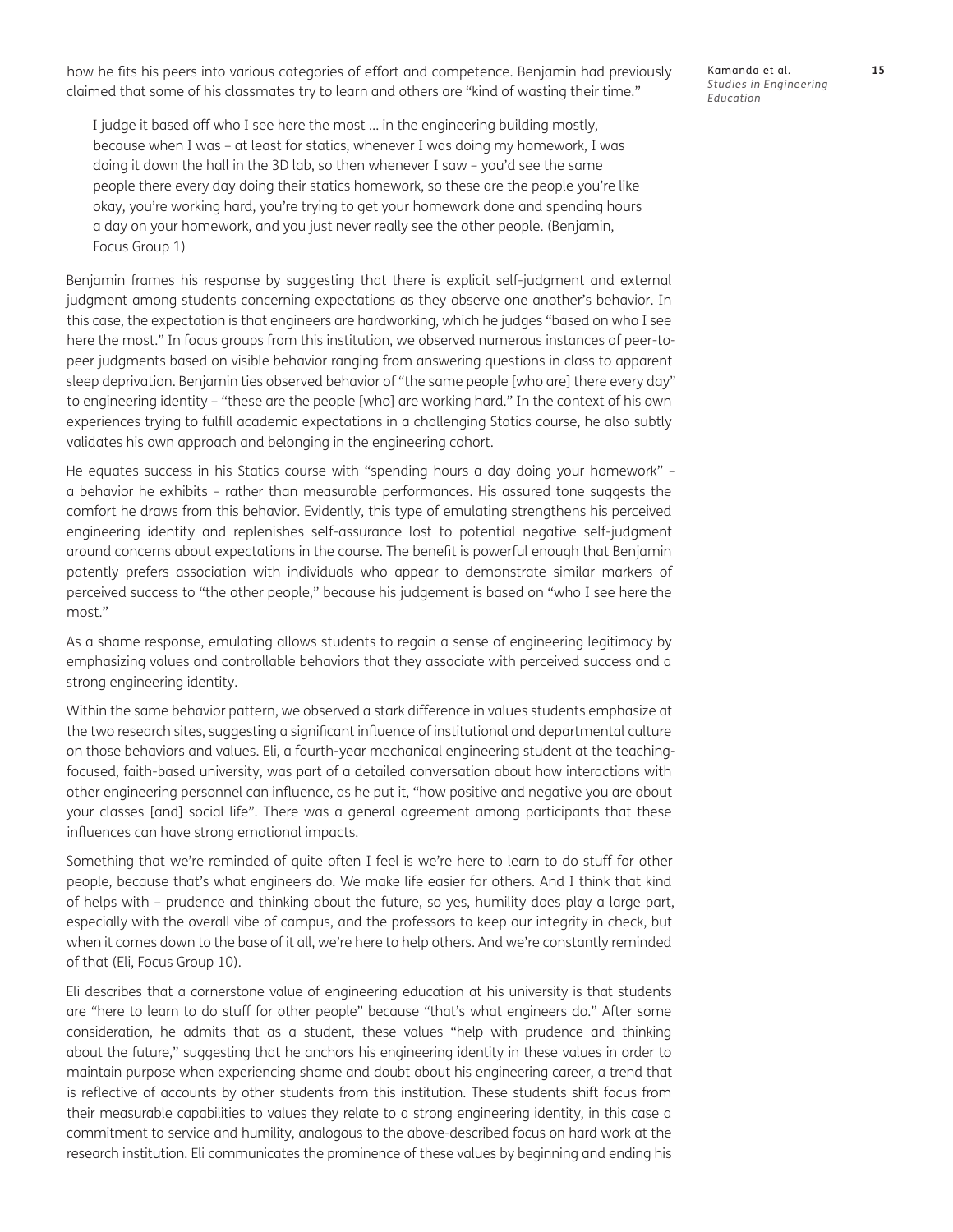statements with slightly altered versions of "we're reminded quite often," implying that he frequently and intentionally applies these perceived values as well. The larger institution evidently reflects these values through the perceptible "overall vibe of the campus" which is aided by superiors, so the culture of the engineering department likely mirrors the culture cultivated throughout the institution.

In response to shame, students may attempt to emulate convenient markers of engineering legitimacy as a way to bolster their perceived engineering identity and regain some self-assurance. They identify these markers based on their perceived image of engineering success, which is defined and reinforced by their engineering environment.

### **5. SUFFERING PASSIVELY**

Suffering passively describes excruciating experiences where students passively endure the overwhelming emotional weight of shame with meager hope for a better future. Often, their emotional torment is magnified by the weight of pressure from outside their engineering environment, particularly parental and financial pressures. A resulting severe sense of isolation may cause students to feel further disconnected from the engineering field, even as they continue in the program.

This pattern is well-illustrated in the following statements by third-year biomedical engineering student, Cecilia. The excerpt is part of a longer monologue describing the influence of parents' experiences and socioeconomic status on her decision to enter the engineering program, as well as the advice students would give their younger selves to better cope with engineering experiences that may starkly differ from their initial aspirations.

[In my part-time job], I work with babies up to like four-year-olds, and they're the biggest happiness in my life. [Going to work] is the happiest time I have, and then I come back and I cry for a little bit because I have to do homework – so I would tell myself, just do what you want to do. Because had I believed in myself, I would have tried for sports and everything, because I used to be really athletic, believe it or not, but [being] an engineer has declined what I used to look like. I was good at a lot of sports, and I would have [gone] to college for something, but I didn't believe in myself, and so I did [engineering]. I just want to make a difference, and I like the teaching part, because I want to – I just like being around kids and – But my mom was like teachers don't make a lot of money, and there's that big thing about money, and so I feel like she doesn't want me to make the same mistakes, so I would tell my younger self to believe in yourself and do what you want to do, because what's the point in having all the money if I'm not happy? And I'm not happy, you know? (Cecilia, Focus Group 6)

Cecilia vividly describes the disappointment and regret she experiences as an engineering student by contrasting her experience of emotional suffering within the program with joy and hope she enjoys outside of it. She states that working with children is "the happiest time I have," while the prospect of doing engineering homework drives her to tears. Her distress around engaging with tasks related to her major likely reflects a more painful overall engineering experience. Cecilia further laments her perceived physical decline and withdrawal from sports, and even her opportunity to "make a difference" through teaching, comments that reflect the devastatingly global impact the shame experiences have on her life. These sentiments also suggest that continuously managing professional shame throughout her undergraduate career has devalued both her sense of accomplishment in the major and the anticipated opportunities an engineering degree would provide. In fact, Cecilia directly contrasts her positive financial prospects with her current and expected unhappiness, as she questions "the point of having all this money if I'm not happy." Accordingly, she conveys an overwhelming sense of regret about choosing engineering as she reiterates that she would advise her younger self to "believe in yourself and do what you want to do." In other words, the security of an engineering degree is now inconsequential as she dreads her future in the field.

In spite of her disillusionment, she has continued within the program into her junior year, due to a strong combination of financial ("there's that big thing about money") and parental ("[my mom] Kamanda et al. **16** *Studies in Engineering Education*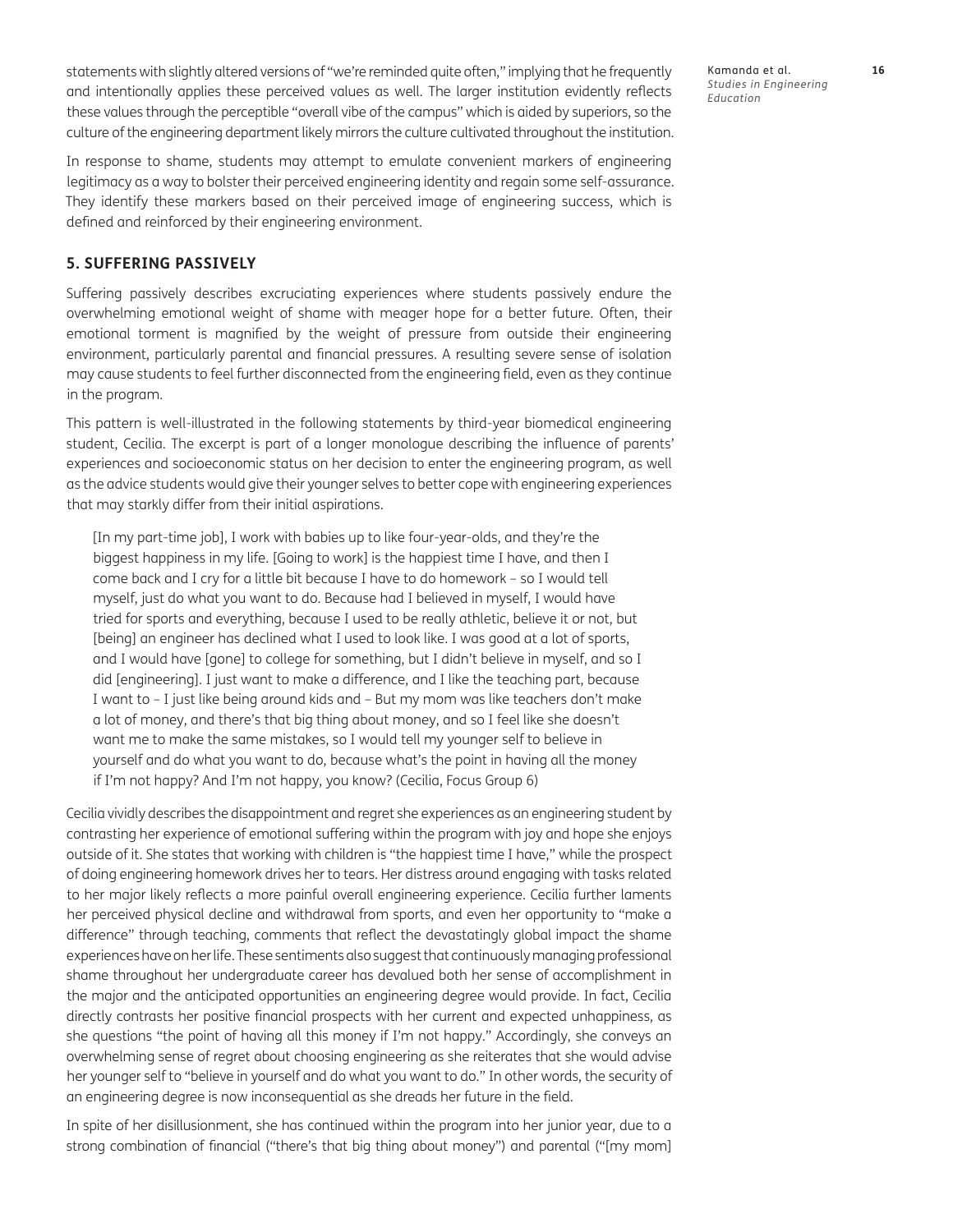doesn't want me to make the same mistakes") pressures. She does believe that her mother's direction is well-intended, but ultimately concedes that the outcome has been disappointing thus far as she admits, "I'm not happy." Across the data, participants expressed similarly poignant sentiments of despair, as well as an obligation to complete the program due to parental influence, current financial obligations such as scholarships, future financial prospects, and especially a belief that it is "too late to quit," as a male mechanical engineering student put it in another focus group. This pattern indicates that students who suffer passively through shame might initially hope that their circumstances would improve, but gradually see that hope eroded. However, many of them conclude that it would be too late to leave the major at that point. Relatedly, we observed numerous occasions of engineering students disengaging from the discipline and their own sense of professional identity, with little intention of staying in the field beyond the initial years of their professional career.

In other words, suffering passively has a distinct professional, developmental component, with students feeling progressively more disconnected from the profession while extrinsic factors such as parental influence and financial incentives become increasingly central as these students continue within the program.

### **6. LEGITIMIZING SHAME EXPERIENCES**

Legitimizing shame experiences, or legitimizing, refers to students' tendency to characterize shame experiences as inherent or even definitional elements of engineering education. Since these students view shame experiences as integral to their personal and professional development, they often justify and embrace the degrading effects of those experiences. They might even perceive such experiences to be part of unspoken engineering expectations which are observed in the engineering program and upheld by peers and superiors.

Below we see an example of a student embracing shame experiences as important for development, in the form of a confident monologue by third-year white male mechanical engineering student, Seth. He offered the following comments in the context of a discussion about how one engineering expectation or set of expectations can have global impacts on a student's life, as well as the challenge of overcoming such a magnified obstacle:

I just wonder what people do who don't get broken down like that, you know? I mean, we're really blessed in that way that we get reduced to the pulp, and then it just kind of is able to re-solidify into something better, but I've often thought about that. Honestly – I feel bad for people who don't have it. I mean, what do you do if you've never had to go soul searching like that? What happens when you – Just listening to everybody, the life lessons you pull out of that, what's really important and stuff, I mean, yeah, I really don't care about a 4.0. I'd like a 3.0 and I'm hanging onto that still. You know, but I mean at the end of the day, that's all I really care about. There are way more important things. I just – Kind of serendipitous or funny to hear come out of your mouth, but it's like wow, I think I may have gained some perspective, you know? Actually gotten an education. (Seth, Focus Group 9)

Early on we see Seth assert that "we get reduced to the pulp," vividly describing students' debilitating experiences of identity loss mediated by shame experiences that result from perceived failure in an engineering context. He believes this miserable state often "[re-solidifies] into something better" through an intentional process of introspection and self-inquisition as students "go soul-searching" to rebuild their identity. Seth credits his struggle with important "life lessons" that evidently bolstered his personal and professional development to the extent of paradoxically labelling himself "blessed" to have undergone such an ordeal. Meanwhile, he minimizes the role of academic performance in measuring his achievement as an engineering student, claiming that he maintains what he believes is a satisfactory GPA (3.0), but he does not "care about a 4.0" as there are "way more important things." Specifically, he stresses the depth of his struggle and the "perspective" he believes he gained from it, before ultimately implying that a proper [engineering] education necessitates that students experience and recover from devastating shame experiences with minimal external support.

Kamanda et al. **17** *Studies in Engineering Education*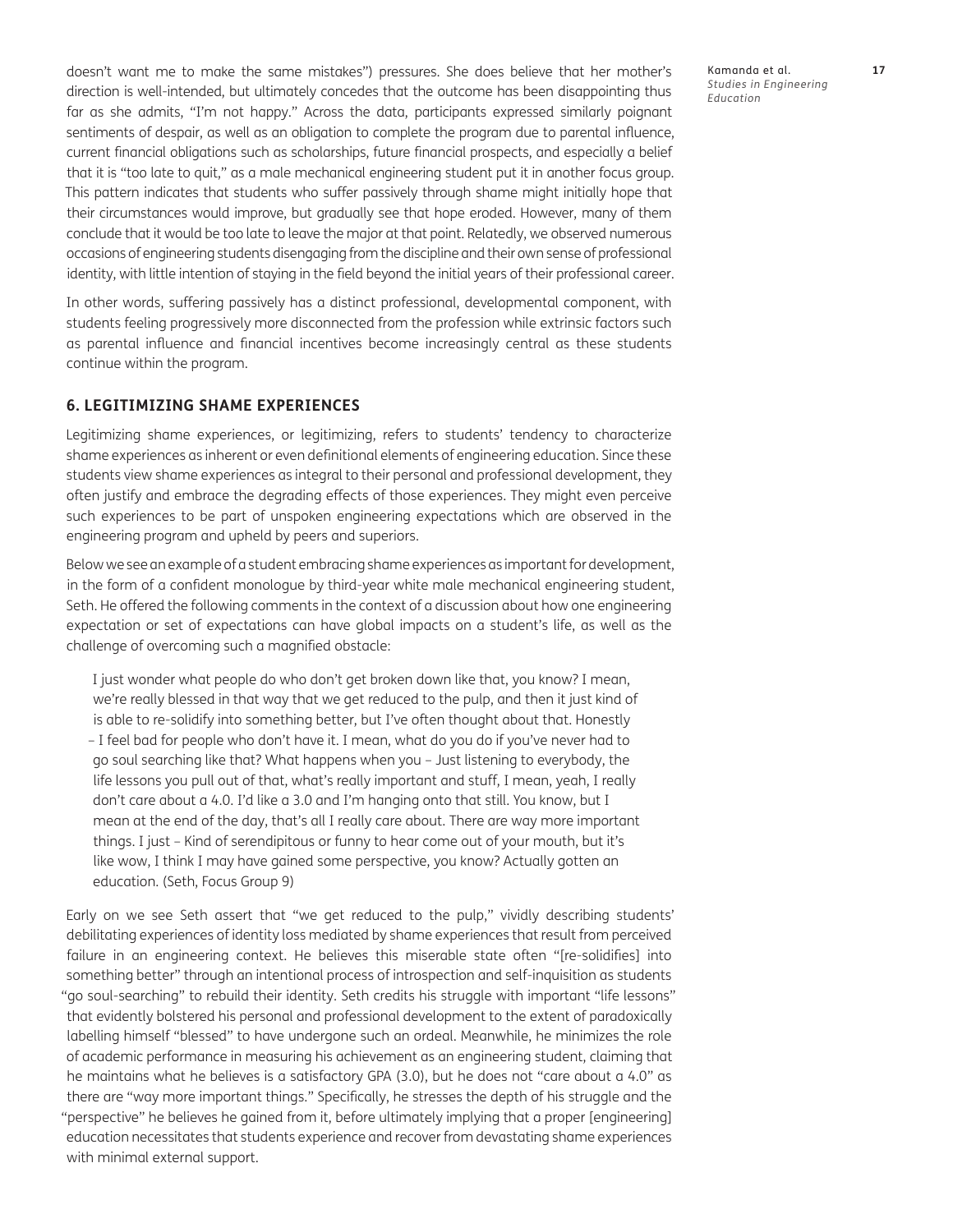By generalizing his own experience to the larger student body ("we are blessed"), he presents it as a vital aspect of engineering education, specifically a hazing ritual that apparently should benefit students regardless of their unique circumstances. In fact, he pities "people … who don't get broken down like that," believing that they lack valuable experience and direction ("what do you do"). It is interesting to note that the "people" could refer to either non-engineering students or, more importantly, engineering students who are not exposed to the agonizing shame experiences he described, although either interpretation portrays these experiences as exclusive, formative opportunities for engineering students. Thus, Seth legitimizes shame experiences as specialized vehicles for professional development that all students should navigate as part of their education.

The following excerpt, which features two third-year White male mechanical engineering classmates, illustrates the environmental factors that may influence the legitimizing response. It comes from a larger conversation about participants' daily experiences with perceived inability to meet the myriad engineering expectations and the sense of despair that may result, as well as how they manage to stay on course in spite of the difficulties:

EZRA: We grumble now in school, but I haven't heard grown engineers grumble that much. Either they've gotten used to it or their lives are just better, [or] maybe it's because we're paying [money] for this current suffering.

JAIRO: Yeah, we're paying instead of being paid.

[…]

JAIRO: I don't think being happy is an expectation, and if it is, I'm failing at it. Add that to the list of things I'm failing. But I do remember one time where I definitely knew I had failed expectations. [I encountered] one of my professors [who] had just finished grading a test that I did [badly on], so there was a long walk of him telling me how my grades have been dropping and how I can do better, and how I'm expected to do better, because it's not such a hard class.

So, I knew I had failed "the expectations of my professor," and he was disappointed in me. And then every test after that, he has reiterated those sentiments, except for the last one that I did considerably better and he didn't even say a thing. He wasn't like, "Hey, good job, things are looking up finally, or keep up the good work." Just an acknowledgement that I did better. No, nothing. [He] just lets me sit in my misery. (Focus Group 10)

Ezra opens the exchange with a strikingly casual conjecture that "we're paying [money] for this current suffering," as if "suffering" is a natural summary of his and other engineering students' experiences. His assertion apparently stems from his shame experiences in a program that has forced his classmate Jairo to discount "being happy" as an expectation. While Jairo does not define the phrase directly, the context loosely portrays "being happy" as a positive state of personal and/ or professional fulfillment. At any rate, this concept of "happy" is presumably absent from his daily engineering experience, which he considers to be marred by frequent perceived failure to meet expectations, hence his working "list of things I'm failing at." Although the nonchalant tone ("add it to the list") implies he believes that such a list is reasonable given the myriad expectations he faces, more saliently, he appears resigned to a negative self-perception due to frequently perceiving personal and professional inadequacy.

Relating to Ezra's characterization of the engineering experience, Jairo describes a memorable event wherein, over multiple interactions, a professor—whose intentions are unclear – seemingly amplifies his shortcomings ("every test […] he has reiterated those sentiments") while neglecting to acknowledge his progress, ultimately dampening the significance of Jairo's achievement and his satisfaction as he continues to "sit in my misery." By inadvertently worsening a student's shame experiences and overlooking a clear opportunity to alleviate his misery, the professor appears to signal that Jairo's negative emotional state is neither noteworthy nor problematic for his overall engineering experience. Such interactions with engineering personnel, coupled with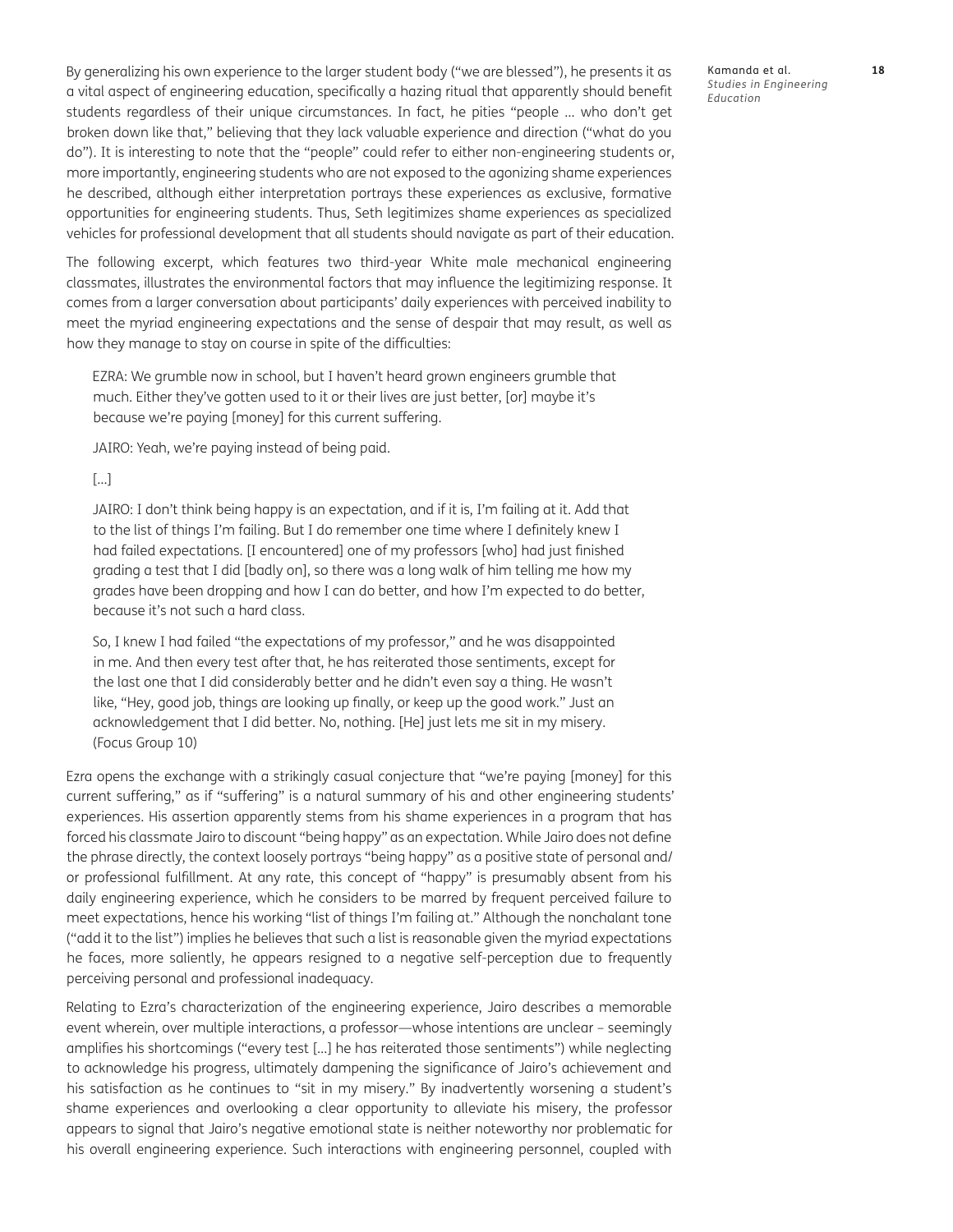negative self-perception, can provoke students to "grumble […] in school" and feel a general sense of dissatisfaction which seems to improve only when they enter the workforce as they "haven't heard grown engineers grumble that much." The promise of a happier, lucrative future and the desire to belong to the group of emerging engineering professionals, appear to serve as justification for students to accept misery as part of the journey. More saliently, however, shame experiences, though painful, are depicted as aspects of the engineering program – and perhaps the profession itself – that developing engineers eventually learn to endure.

**DISCUSSION**

In this study, we examined how students experience perceived failure to meet expectations and specifically their responses to professional shame. In the findings, we explored six shame responses, namely hiding, masking, trivializing, emulating, suffering passively, and legitimizing, to illustrate how they are experienced individually and contribute to shared norms and expectations within the field. Informed by students' personal inclinations and external social cues, these responses result in a rich landscape of student behaviors that, in turn, bear powerful individual and social significance. More specifically, the shame responses are characterized by selfpreserving behavior that often signal a distorted perception of the role of emotions in engineering experiences. Furthermore, in the focus group transcripts, participants are not merely recounting the content of the shame experiences, but through our extensive ethnographic analysis, we were able to highlight the process of shame responses being performed in the social context of the focus groups themselves.

Looking across the shame responses, it becomes apparent that there is a larger dynamic of professional socialization at play, as students exhibit behaviors and beliefs that guide their individual professional development while also co-constructing shared markers of engineering success and belonging. **[Figure 3](#page-18-0)** illustrates the individual emotional and broader social impacts of shame responses that eventually shape students' identity and co-produce engineering cultural norms.



<span id="page-18-0"></span>**Figure 3** Shame responses at the intersection of individual identity formation and the collective construction of cultural norms.

A shared feature of the shame responses reported in the findings section is that students tend to manage external perceptions at the expense of their significant emotional and often painful internal experiences. This emotionally impoverishing pattern can make internal struggles invisible and prompt students to publicly reframe these experiences to align with engineering social norms they perceive in their environment. For example, when suffering passively through shame experiences in hopes of a fulfilling career as a professional engineer or when trivializing their shame experiences, students neglect to address profound internal struggles while also making

Kamanda et al. **19** *Studies in Engineering Education*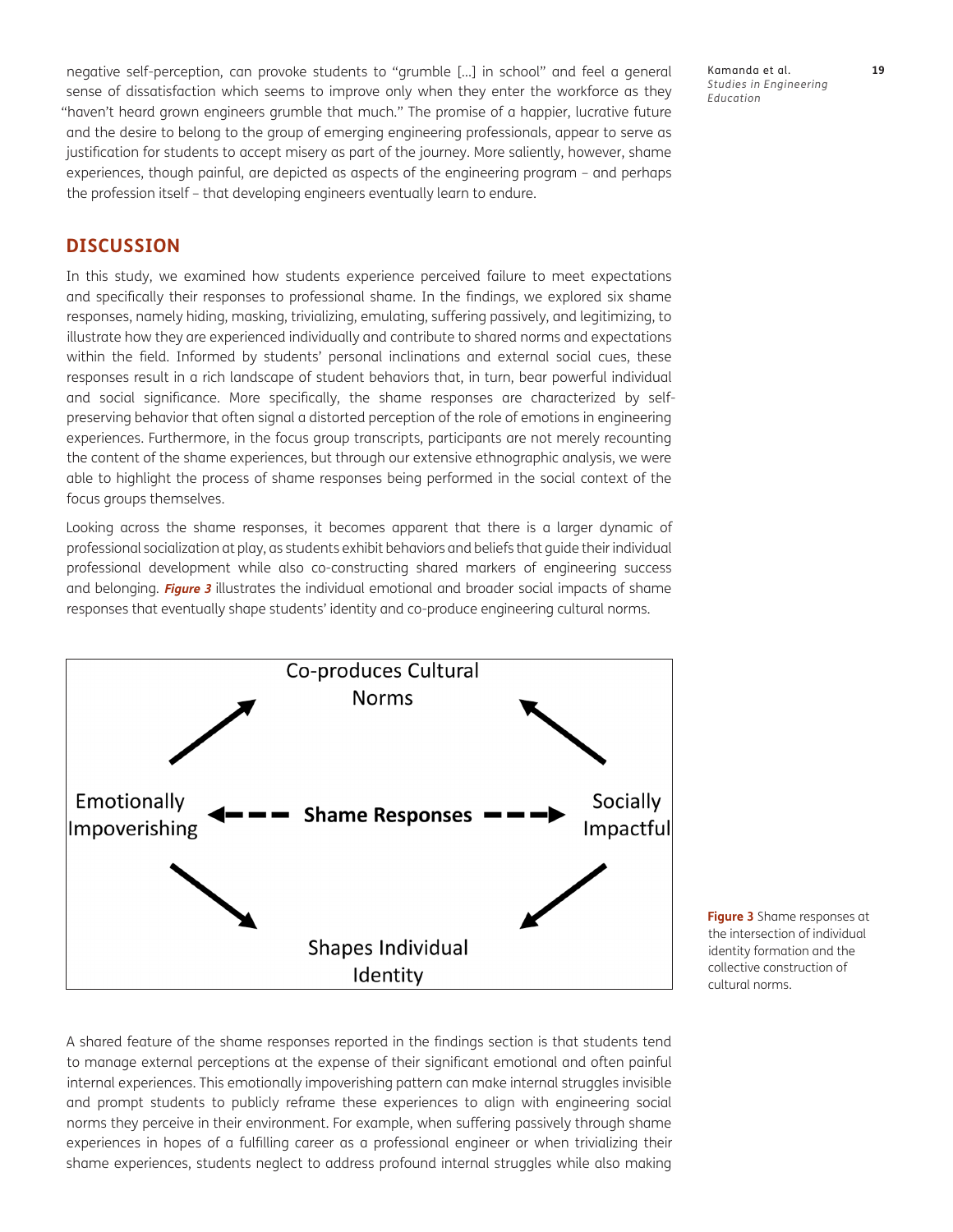it more difficult for them to connect empathically with their peers, an approach that has been identified as vital for shame resilience ([Brown, 2006](#page-22-0)). Moreover, a distorted perception of the role of emotions in engineering success may cause students to limit themselves by avoiding challenges that may prompt shame responses but could otherwise enhance their development [\(Dweck,](#page-23-0)  [2015](#page-23-0); [Hochanadel & Finamore, 2015](#page-23-0)). Such avoidance occurs most saliently within the hiding and masking patterns where students emphasize self-preservation while limiting or diverting public attention to avoid being exposed.

The diverse set of individual students' shame responses, in turn, generates powerful social signals. For instance, students might emulate behaviors they believe represent engineering success – such as frequently staying late in the computer lab – despite their own inclinations or needs and thereby signal such expectations to their peers. In other shame responses presented in the findings, students misrepresented their emotional challenges to appear more in control by masking or trivializing their shame experiences in the presence of their peers. Such behavior signals that only certain kinds of behavior are acceptable and normalizes them in the engineering environment. For instance, in trivializing their shame experiences, Noah minimized negative emotions as distractions and Micah reveled in his disinclination to seek social support during stressful situations, reactions that publicly spurn empathy and emotional engagement [\(Cech, 2014\)](#page-22-0).

Students misrepresenting their experiences in this way ultimately broadcast a narrative around embracing rigor and competition [\(Riley, 2017](#page-24-0); [Sochacka et al., 2021\)](#page-25-0) while rendering struggle, sharing of emotions, and vulnerability unacceptable in the social context. A parallel dynamic involves students deliberately concealing experiences and tendencies that contradict their perceptions of engineering success, such as requesting help or support from engineering peers and superiors ([Herring & Walther, 2016](#page-23-0); [Wirtz et al., 2018](#page-26-0)). Due to fear of being judged, Cecilia withdrew into the anonymity of a crowd of classmates who, she believed, understood more than she did. While she might be avoiding negative attention by making her perceived incompetence invisible, she ironically signals that such experiences are rare and should remain hidden. As a result, some students foreground the mechanics of engineering learning in their interactions with their peers, while others silently endure shame and irrepressible emotions such as fear of being unable to provide for their families in the future. The signals – and lack thereof – from the various shame responses aggregate to a deceptive but prevalent image of engineering as a field of dispassionate rigor and competitiveness.

Based on the social impacts of shame responses that make some aspects of students' engineering experiences invisible or others salient, the overall dynamics co-produce social and cultural norms. Larger narratives and cultural features of the engineering environment inform students' decisions to embody more commonly accepted behaviors and perspectives while making the others invisible [\(Foor et al., 2007\)](#page-23-0). Students might promote and often misrepresent their feats of competitiveness [\(Sochacka et al., 2021](#page-25-0)) and stress (Ang & Huan, 2006; [Jensen & Cross, 2021](#page-24-0)) – such as frequent sleep deprivation – to paint a publicly accepted picture of a committed engineering student based on how they perceive the discipline. Some students also make invisible attitudes that they feel do not align with professional engineering culture ([Huff et al., 2021](#page-24-0)), including those around sharing vulnerability, an approach that might otherwise provide productive individual and shared opportunities to process shame ([Brown, 2006](#page-22-0)). These dynamics, in turn, reinforce existing cultural features of engineering as students pursue social and professional belonging. Meanwhile, students who choose to not publicly share divergent preferences, behaviors, and responses to professional shame consequently do not contribute to co-constructing engineering norms. Thus, the discipline remains unrepresentative of these students who perceive a discrepancy between their personal identities and engineering as they understand it, with negative effects on their sense of engineering identity and belonging [\(Faulkner, 2007\)](#page-23-0). A correlation between these tensions around identity and student persistence has been established in the broader literature ([Viviane et al., 2018\)](#page-25-0). In their quantitative study of undergraduate professional identity development and persistence in engineering, [Burleson, Major, Hu, and Shryock \(2021\)](#page-22-0) found that low professional identification in numerous students led to a non-inclusive environment that perpetuates dominant features of engineering culture and alienates individuals with a different perspective.

Kamanda et al. **20** *Studies in Engineering Education*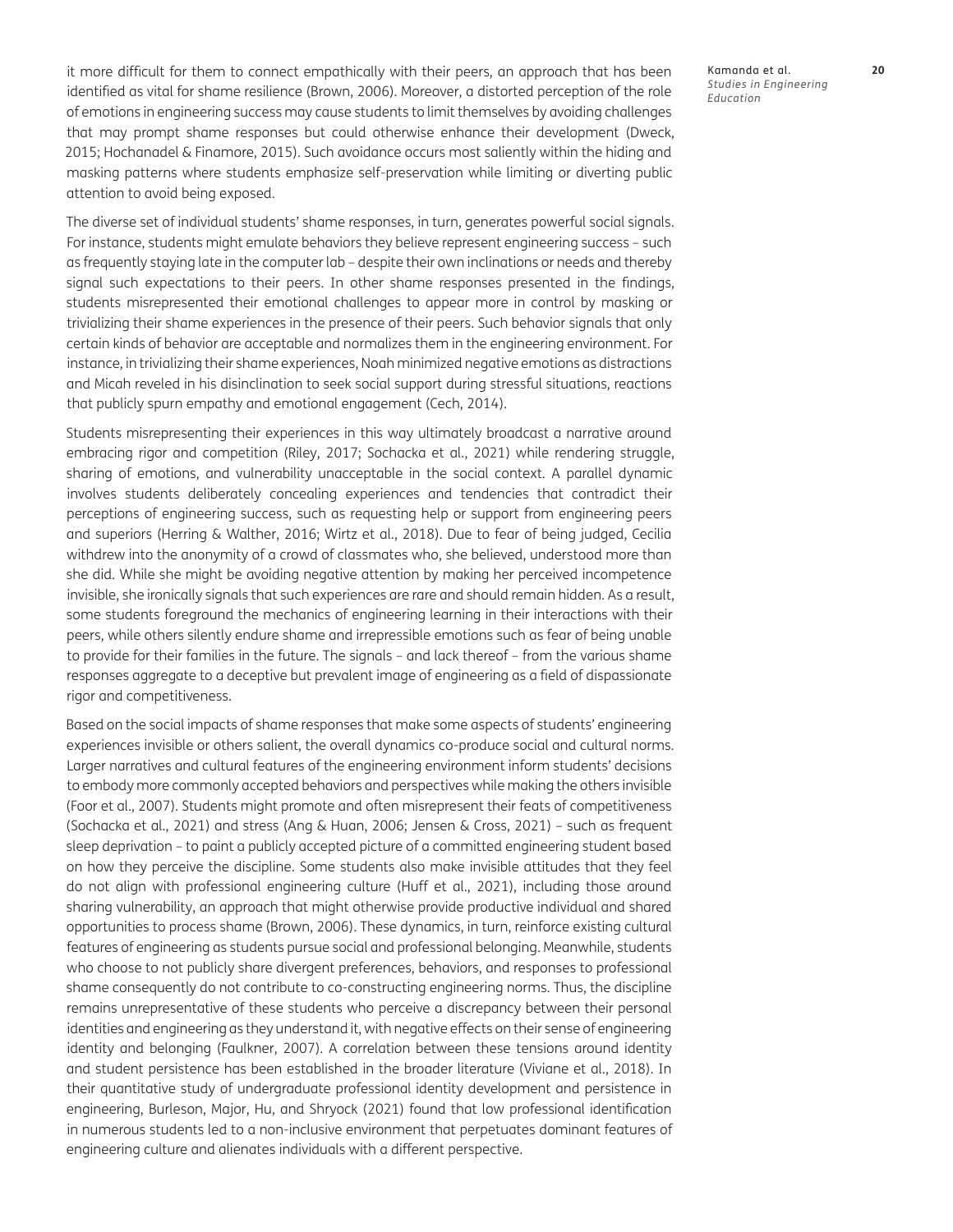These dynamics of social signaling and co-constructing disciplinary norms, in turn, provide a powerful context for individual students' engineering formation ([Fabre, 2015\)](#page-23-0). The findings of this study indicate that shame responses can play a central role in how students think of themselves as engineers, and importantly how they engage with emotions in personal and professional contexts. A student with recurring shame events might favor specific response patterns to cope. Over time, those patterns infuse their professional identity, ultimately shaping their self-perception and priming them to evoke those same disciplinary narratives [\(Pawley, 2009](#page-24-0); [Sochacka et al., 2021](#page-25-0)). In a study of college students' psychological well-being and self-regulated learning, [Davis and](#page-23-0)  [Hadwin \(2021\)](#page-23-0) found that patterns of psychological well-being and academic engagement over time may influence regulatory responses to challenges or vice versa. The findings presented here suggest that these response patterns also govern how students prioritize expectations and then evaluate themselves against the co-constructed markers of engineering belonging and success. More specifically, students tended to emulate visible behaviors that lead to – or signal – engineering success, but those behaviors eventually become part of their professional approach after years of practice. Long-term immersion in a system of expectations can impact both professional vision and motivations for continuing within the field. For example, a first-year student who learns to legitimize shame experiences as vital to engineering success eventually becomes a professional engineer or educator who seeks, advocates for, and even perpetuates such experiences. In sum, shame shapes developing engineers' professional identities by determining how they maintain their long-term fit within the field along with the disciplinary narratives they personify.

While the study did not focus on systematically identifying differences across demographic groups, the analysis revealed some key dynamics that were inherently informed by experiences of underrepresentation. More specifically, majority students tended to highlight experiences that concur with conventional engineering narratives, when in focus groups with each other, including those around emotional detachment by publicly legitimizing or trivializing shame experiences, a dynamic that often played out in the focus group discussions themselves. These approaches are often not available to underrepresented students. Due to a sense of visibility and exposure [\(Settles, Buchanan, & Dotson, 2019\)](#page-25-0), participants belonging to groups that are underrepresented in engineering more frequently described amplified shame experiences that resulted in perceived threats to their engineering status and identity. Prior research confirms that women and other underrepresented students exhibit a less secure identification with the engineering discipline [\(Brainard & Carlin, 1998;](#page-22-0) [Marra, Rodgers, Shen, & Bogue, 2009;](#page-24-0) [Viviane et al., 2018\)](#page-25-0). In our participants' experiences, such dynamics often led to hiding or passive suffering responses rather than the more socially dominant patterns around trivializing or legitimizing shame experiences. Further, the numerical advantage of the majority group affords them control over cultural narratives, which limits the impact of broader, divergent messages, particularly those informed by the experiences of underrepresented students. These shame-mediated dynamics interact locally to construct an engineering environment wherein culture is far more actively shaped by the majority group than underrepresented groups.

As a result, shame experiences and responses emerge as a key mechanism in engineering students' professional socialization that significantly shapes individual students' sense of professional self while creating and maintaining cultural norms that exclude some student groups from developing and succeeding as engineers.

## **IMPLICATIONS FOR EDUCATORS**

Prior work has highlighted that empathetically communicating expectations and engaging with experiences of struggle is crucial to promoting a constructive learning environment with high student performance [\(Kamanda et al., 2020\)](#page-24-0). The present study, along with the prior work discussed here, uncovered the extent of shame experiences' detrimental emotional impacts on students' development and identity formation. Since shame experiences result from a perceived failure to meet expectations, educators should be mindful when communicating negative evaluations to students, even as a way to foster motivation. For instance, when suggesting that a particular outcome is achievable for a specific student, we should consider their unique circumstances Kamanda et al. **21** *Studies in Engineering Education*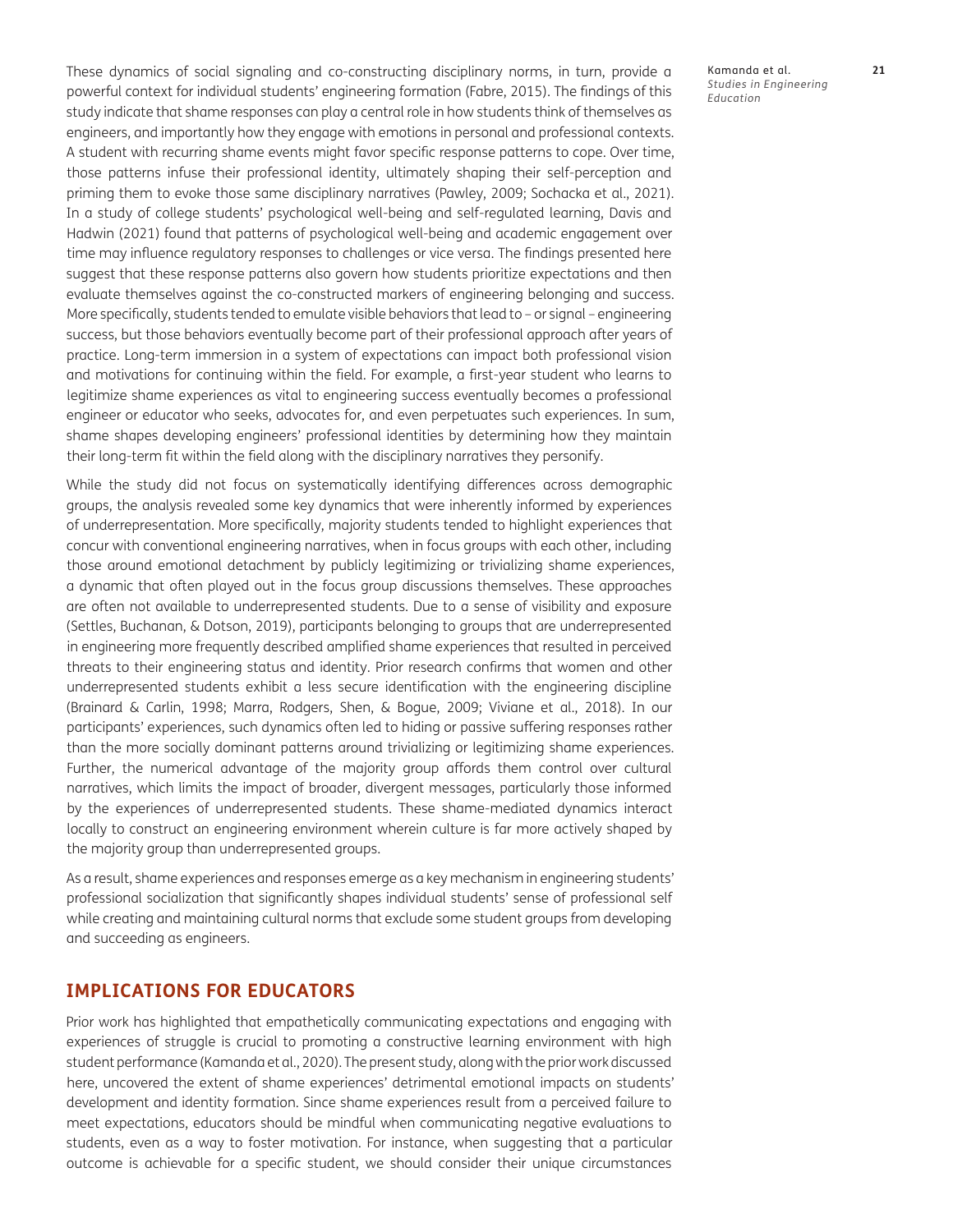and not imply that they should not struggle or that the material is straightforward. Further, we should emphasize that their identities are independent of their ability to meet academic and nonacademic expectations and support them in adopting a growth mindset-based approach (Dweck, 2015), to their education when they feel challenged. Considering the evidence that personal struggles can amplify shame experiences, we should also prioritize students' wellness which has a strong correlation to academic achievement ([Collings & Eaton, 2021;](#page-22-0) [Davis & Hadwin, 2021](#page-23-0)) in addition to its general benefits for student satisfaction. Shame also has negative effects on motivation and self-efficacy, which is a well-established factor in student achievement ([Schunk,](#page-25-0)  [1989;](#page-25-0) [Witt-Rose, 2003;](#page-26-0) [Yusuf, 2011\)](#page-26-0). We can help mitigate such occurrences through empathy and support, thus advancing students' personal and professional development. Often, the shame responses discussed in this article manifest almost immediately, sometimes automatically. We can further limit shame by promoting empathy and understanding in teaching situations where shame experiences are frequent – as identified by the data – such as when distributing graded tests or during lectures. For example, when publicly inviting questions, we can combat the hiding pattern by adding that other students probably have a similar question. We must strive to create learning environments where students can learn and grow from their perceived failure and where students are inclined to engage in help-seeking [\(Herring & Walther, 2016](#page-23-0); [Wirtz et al., 2018](#page-26-0)).

The inherent invisibility of the socio-cultural dynamics of shame presents multiple challenges to moderating their detrimental impacts. It may be difficult for educators to anticipate shame experience in an effort to counter the results before they take effect. A deeper understanding of expectations and the variety of shame responses described in this article may provide a useful starting point. In addition, we must balance our awareness of these dynamics with measures that honor our students' autonomy and individual privacy. As educators we might be tempted to directly inquire about these experiences, but this approach might lead to some students feeling further exposed and displaying stronger hiding or masking patterns. Instead, as co-producers of cultural norms and expectations, educators should cultivate a supportive and understanding environment that makes room for emotional experiences, vulnerability, and empathy while promoting excellence [\(Huff et al., 2021;](#page-24-0) [Secules, Sochacka, Huff, & Walther, 2021\)](#page-25-0). Students should be aware that we acknowledge their unique challenges and will support them if they ask. This approach would render their unseen struggles more visible while empowering them to share their specific stories and to inspire others to do the same, fostering a new dynamic around mutual empathy and support, which are more constructive alternatives to shame responses. The result would be a more balanced and inclusive co-construction of engineering norms that ultimately enhance the discipline's development and ability to attract and retain more diverse groups.

## **ACKNOWLEDGEMENTS**

This work was supported through funding by the National Science Foundation (NSF EEC 1752897). Any opinions, findings, and conclusions or recommendations expressed in this material are those of the author(s) and do not necessarily reflect the views of the National Science Foundation. We are grateful to Stephen Secules who collected the data analyzed in this study during his time at the University of Georgia.

## **COMPETING INTERESTS**

The authors have no competing interests to declare.

## <span id="page-21-0"></span>**AUTHOR AFFILIATIONS**

**Hindolo Kamanda** University of Georgia, US **Joachim Walther***[orcid.org/0000-0002-5310-8731](https://orcid.org/0000-0002-5310-8731)* University of Georgia, US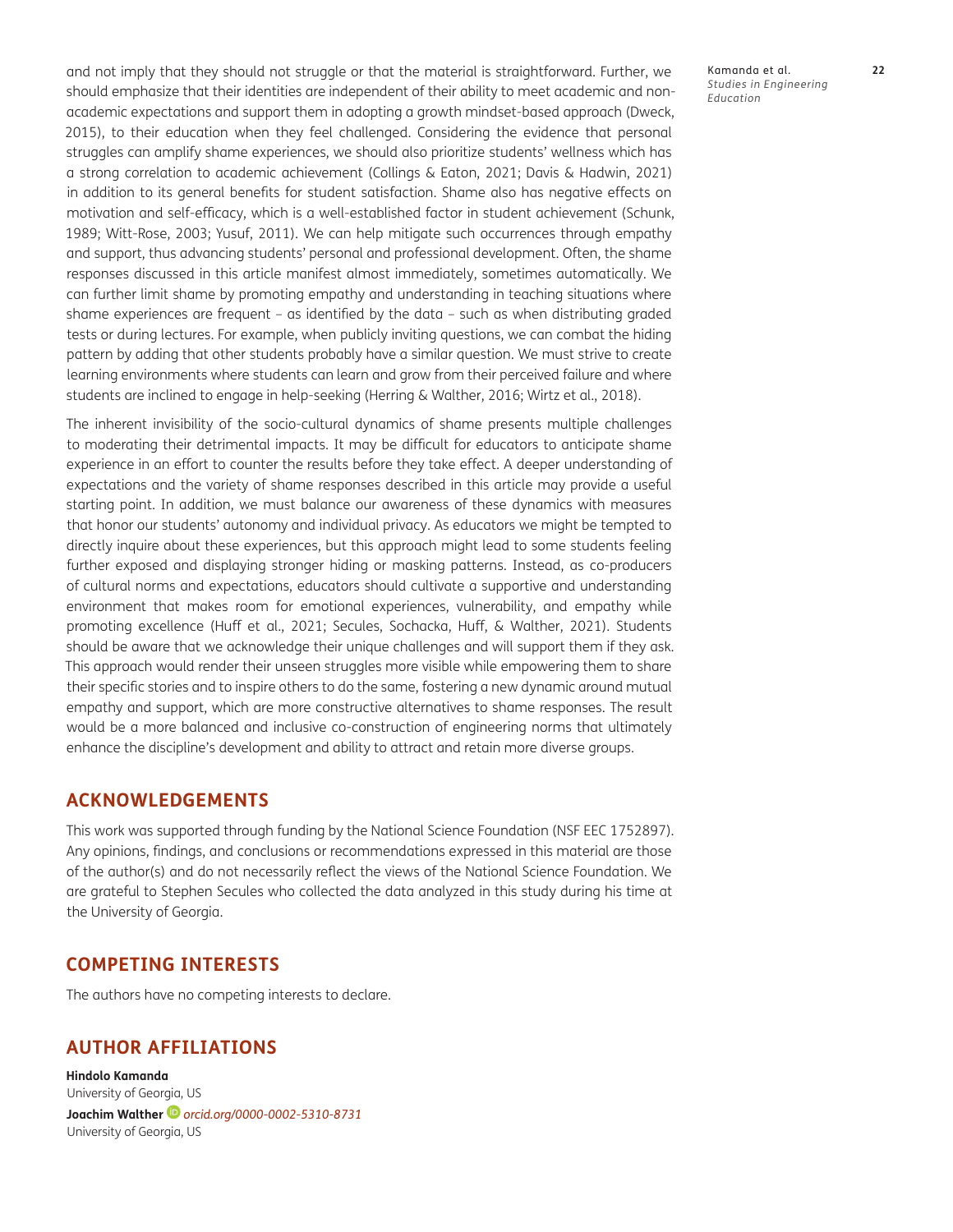<span id="page-22-0"></span>**Davis Wilson** University of Georgia, US **Nicola Sochacka** *[orcid.org/0000-0002-9731-6911](https://orcid.org/0000-0002-9731-6911)* University of Georgia, US

**James Huff***[orcid.org/0000-0002-6693-5808](https://orcid.org/0000-0002-6693-5808)* Harding University, US

## **REFERENCES**

- Akpanudo, U. M., Huff, J. L., & Godwin, A. (2018). Exploration of Relationships between Conformity to Masculine Social Norms and Demographic Characteristics. *Paper presented at the 2018 IEEE Frontiers in Education Conference (FIE)*. DOI: *<https://doi.org/10.1109/FIE.2018.8658515>*
- Ang, R. P., & Huan, V. S. (2006). Academic Expectations Stress Inventory:Development, Factor Analysis, Reliability, and Validity. *Educational and Psychological Measurement, 66*(3), 522–539. DOI: *[https://doi.](https://doi.org/10.1177/0013164405282461 ) [org/10.1177/0013164405282461](https://doi.org/10.1177/0013164405282461 )*
- Archer Jr, J., & Lamnin, A. (1985). An Investigation of Personal and Academic Stressors on College Campuses. *Journal of College Student Personnel, 26*(3), 210–215.
- Bahmani, D. S., Faraji, P., Faraji, R., Lang, U. E., Holsboer-Trachsler, E., & Brand, S. (2018). Is emotional functioning related to academic achievement among university students? Results from a cross-sectional Iranian sample. *Revista Brasileira de Psiquiatria, 40*(3), 290–295. DOI: *[https://doi.org/10.1590/1516-4446-](https://doi.org/10.1590/1516-4446-2017-2434) [2017-2434](https://doi.org/10.1590/1516-4446-2017-2434)*
- Bayram, N., & Bilgel, N. (2008). The prevalence and socio-demographic correlations of depression, anxiety and stress among a group of university students. *Social Psychiatry & Psychiatric Epidemiology, 43*(8), 667–672. DOI: *[https://doi.org/10.1007/s00127-008-0345-x](https://doi.org/10.1007/s00127-008-0345-x )*
- Bazeley, P. (2007). *Qualitative data analysis with NVivo* (2nd ed.). Los Angeles; London: SAGE.
- Bédard, D., Lison, C., Dalle, D., Côté, D., & Boutin, N. (2012). Problem-based and project-based learning in engineering and medicine: Determinants of students' engagement and persistance. *Interdisciplinary Journal of Problem-based Learning, 6*(2), 7–30. DOI: *<https://doi.org/10.7771/1541-5015.1355>*
- Bond, M. E. (2009). Exposing shame and its effect on clinical nursing education. *Journal of Nursing Education, 48*(3), 132–140. DOI: *[https://doi.org/10.3928/01484834-20090301-02](https://doi.org/10.3928/01484834-20090301-02 )*
- Bottesi, G., Martignon, A., Cerea, S., & Ghisi, M. (2018). Worry and associated cognitive features in Italian university students: Does gender make a difference? *Personality and Individual differences, 126*, 38–43. DOI: *[https://doi.org/10.1016/j.paid.2018.01.016](https://doi.org/10.1016/j.paid.2018.01.016 )*
- Brainard, S. G., & Carlin, L. (1998). A six‐-year longitudinal study of undergraduate women in engineering and science. *Journal of Engineering Education, 87*(4), 369–375. DOI: *[https://doi.org/10.1002/j.2168-9830.1998.](https://doi.org/10.1002/j.2168-9830.1998.tb00367.x ) [tb00367.x](https://doi.org/10.1002/j.2168-9830.1998.tb00367.x )*
- Brown, B. (2006). Shame resilience theory: A grounded theory study on women and shame. *Families in Society: The Journal of Contemporary Social Services, 87*(1), 43–52. DOI: *[https://doi.org/10.1606/1044-](https://doi.org/10.1606/1044-3894.3483) [3894.3483](https://doi.org/10.1606/1044-3894.3483)*
- Burleson, S. D., Major, D. A., Hu, X., & Shryock, K. J. (2021). Linking undergraduate professional identity development in engineering to major embeddedness and persistence. *Journal of Vocational Behavior, 128*, 103590. DOI: *[https://doi.org/10.1016/j.jvb.2021.103590](https://doi.org/10.1016/j.jvb.2021.103590 )*
- Bynum IV, W. E., Artino Jr, A. R., Uijtdehaage, S., Webb, A. M., & Varpio, L. (2019). Sentinel emotional events: The nature, triggers, and effects of shame experiences in medical residents. *Academic Medicine, 94*(1), 85–93. DOI: *[https://doi.org/10.1097/ACM.0000000000002479](https://doi.org/10.1097/ACM.0000000000002479 )*
- Carleton, R. N., Norton, M. A. P. J., & Asmundson, G. J. G. (2007). Fearing the unknown: A short version of the Intolerance of Uncertainty Scale. *Journal of Anxiety Disorders, 21*(1), 105–117. DOI: *[https://doi.](https://doi.org/10.1016/j.janxdis.2006.03.014 ) [org/10.1016/j.janxdis.2006.03.014](https://doi.org/10.1016/j.janxdis.2006.03.014 )*
- Cech, E. A. (2014). Culture of disengagement in engineering education? *Science, Technology, & Human Values, 39*(1), 42–72. DOI: *[https://doi.org/10.1177/0162243913504305](https://doi.org/10.1177/0162243913504305 )*
- Cokley, K., McClain, S., Enciso, A., & Martinez, M. (2013). An examination of the impact of minority status stress and impostor feelings on the mental health of diverse ethnic minority college students. *Journal of Multicultural Counseling and Development, 41*(2), 82–95. DOI: *[https://doi.org/10.1002/j.2161-](https://doi.org/10.1002/j.2161-1912.2013.00029.x ) [1912.2013.00029.x](https://doi.org/10.1002/j.2161-1912.2013.00029.x )*
- Collings, R. D., & Eaton, L. G. (2021). The Study Place Project: Using reciprocal determinism to improve firstyear college GPA and retention. *College Student Journal, 55*(1), 89–103. Retrieved from *[https://www.](https://www.ingentaconnect.com/content/prin/csj/2021/00000055/00000001/art00010) [ingentaconnect.com/content/prin/csj/2021/00000055/00000001/art00010](https://www.ingentaconnect.com/content/prin/csj/2021/00000055/00000001/art00010)*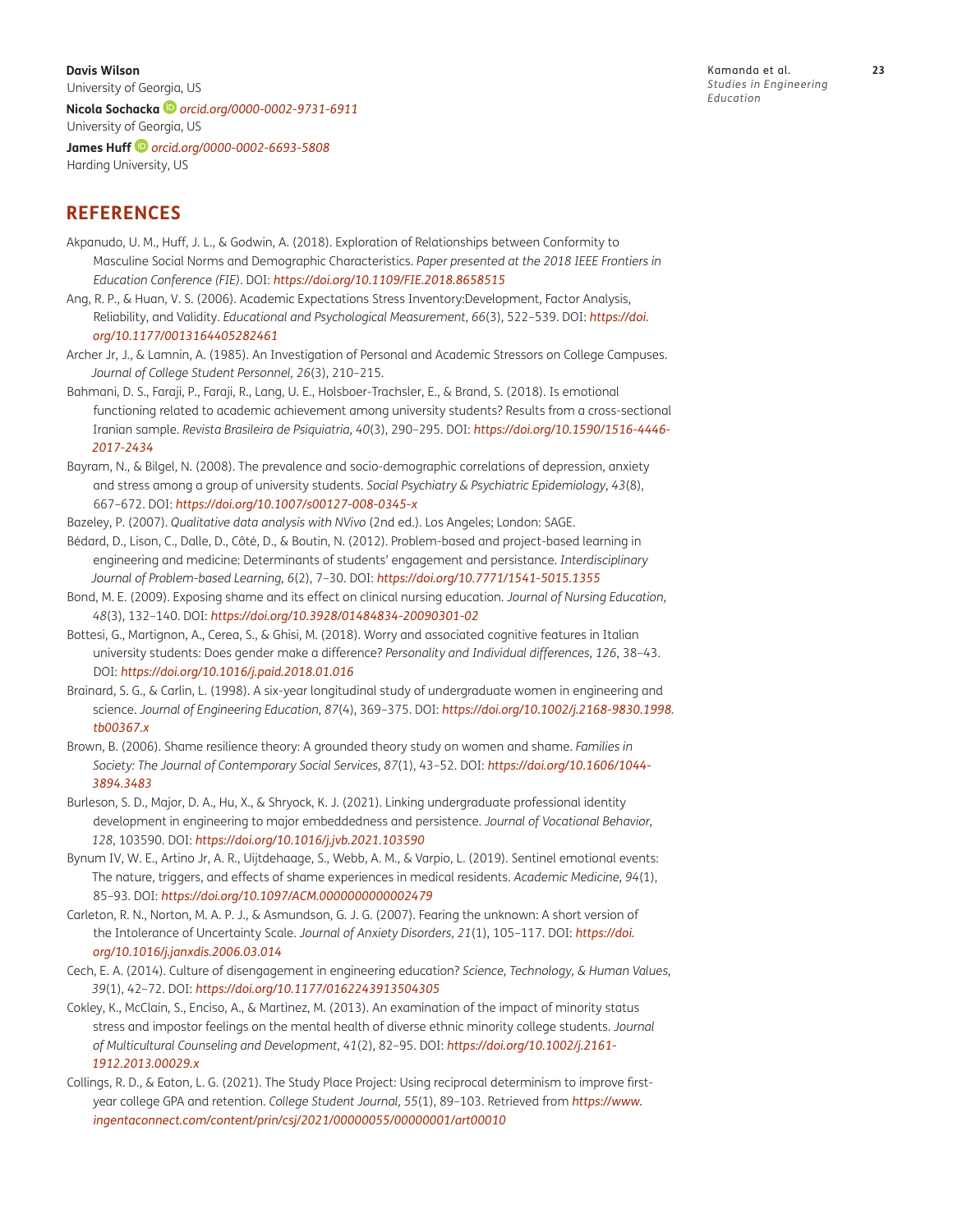- <span id="page-23-0"></span>Committee on Public Understanding of Engineering Messages. (2008). *Changing the Conversation: Messages for Improving Public Understanding of Engineering*. Washington, DC: National Academy of Engineering.
- Conefrey, T. (2001). Sexual Discrimination and Women's Retention Rates in Science and Engineering Programs. *Feminist Teacher, 13*(3), 170–192. Retrieved from *[www.jstor.org/stable/40545972](http://www.jstor.org/stable/40545972)*
- Daniels, M. A., & Robinson, S. L. (2019). The shame of it all: A review of shame in organizational life. *Journal of Management, 45*(6), 2448–2473. DOI: *[https://doi.org/10.1177/0149206318817604](https://doi.org/10.1177/0149206318817604 )*
- Davies, S., & Guppy, N. (1997). Fields of study, college selectivity, and student inequalities in higher education. *Social Forces, 75*(4), 1417–1438. DOI: *[https://doi.org/10.2307/2580677](https://doi.org/10.2307/2580677 )*
- Davis, S. K., & Hadwin, A. F. (2021). Exploring differences in psychological well-being and self-regulated learning in university student success. *Frontline Learning Research, 9*(1), 30–43. DOI: *[https://doi.](https://doi.org/10.14786/flr.v9i1.581 ) [org/10.14786/flr.v9i1.581](https://doi.org/10.14786/flr.v9i1.581 )*
- De Castella, K., Byrne, D., & Covington, M. (2013). Unmotivated or motivated to fail? A cross-cultural study of achievement motivation, fear of failure, and student disengagement. *Journal of Educational Psychology, 105*(3), 861. DOI: *[https://doi.org/10.1037/a0032464](https://doi.org/10.1037/a0032464 )*
- Diehl, K., Jansen, C., Ishchanova, K., & Hilger-Kolb, J. (2018). Loneliness at universities: determinants of emotional and social loneliness among students. *International Journal of Environmental Research and Public Health, 15*(9), 1865. DOI: *[https://doi.org/10.3390/ijerph15091865](https://doi.org/10.3390/ijerph15091865 )*
- Dweck, C. (2015). Carol Dweck revisits the growth mindset. *Education Week, 35*(5), 20–24. Fabre, M. (2015). *Penser la formation*.
- Faulkner, W. (2007). Nuts and bolts and people's gender-troubled engineering identities. *Social Studies of Science, 37*(3), 331–356. DOI: *[https://doi.org/10.1007/978-3-319-16172-3\\_2](https://doi.org/10.1007/978-3-319-16172-3_2 )*
- Felder, R. (1988). Impostors everywhere. *Chemical Engineering Education, 22*(4), 168–169. DOI: *[https://doi.](https://doi.org/10.1111/j.1365-2923.1988.tb00430.x ) [org/10.1111/j.1365-2923.1988.tb00430.x](https://doi.org/10.1111/j.1365-2923.1988.tb00430.x )*
- Foor, C. E., Walden, S. E., & Trytten, D. A. (2007). "I wish that I belonged more in this whole engineering group:" Achieving individual diversity. *Journal of Engineering Education, 96*(2), 103–115. DOI: *[https://doi.](https://doi.org/10.1002/j.2168-9830.2007.tb00921.x ) [org/10.1002/j.2168-9830.2007.tb00921.x](https://doi.org/10.1002/j.2168-9830.2007.tb00921.x )*
- Furry, A. N., & Sy, S. R. (2015). The influence of perceived parental expectations and pressures on women's academic achievement during the first year of college. *Journal of The First-Year Experience & Students in Transition, 27*(1), 49–67.
- Garibay, J. C. (2015). STEM students' social agency and views on working for social change: Are STEM disciplines developing socially and civically responsible students? *Journal of Research in Science Teaching, 52*(5), 610–632. DOI: *[https://doi.org/10.1002/tea.21203](https://doi.org/10.1002/tea.21203 )*
- Geertz, C. (1974). From the native's point of view: On the nature of anthropological understanding. *Bulletin of the American Academy of Arts and Sciences, 28*(1), 26–45. DOI: *[https://doi.org/10.2307/3822971](https://doi.org/10.2307/3822971 )*
- Godfrey, E., Aubrey, T., & King, R. (2010). Who leaves and who stays? Retention and attrition in engineering education. *Journal of Engineering Education, 5*(2), 26–40. DOI: *[https://doi.org/10.11120/](https://doi.org/10.11120/ened.2010.05020026) [ened.2010.05020026](https://doi.org/10.11120/ened.2010.05020026)*
- Godfrey, E., & Parker, L. (2010). Mapping the cultural landscape in engineering education. *Journal of Engineering Education, 99*(1), 5–22. DOI: *<https://doi.org/10.1002/j.2168-9830.2010.tb01038.x>*
- Grayson, P. (1998). A fast and bumpy ride: Students and therapy in an ever changing environment. *Journal of College Student Psychotherapy, 13*(1), 3–13. DOI: *[https://doi.org/10.1300/J035v13n01\\_02](https://doi.org/10.1300/J035v13n01_02)*
- Hackett, G., Betz, N. E., Casas, J. M., & Rocha-Singh, I. A. (1992). Gender, ethnicity, and social cognitive factors predicting the academic achievement of students in engineering. *Journal of Counseling Psychology, 39*(4), 527. DOI: *[https://doi.org/10.1037/0022-0167.39.4.527](https://doi.org/10.1037/0022-0167.39.4.527 )*
- Hall, N. C., & Sverdlik, A. (2016). Encouraging realistic expectations in STEM students: paradoxical effects of a motivational intervention. *Frontiers in Psychology, 7*, 1109–1109. DOI: *[https://doi.org/10.3389/](https://doi.org/10.3389/fpsyg.2016.01109 ) [fpsyg.2016.01109](https://doi.org/10.3389/fpsyg.2016.01109 )*
- Heinrich, L. M., & Gullone, E. (2006). The clinical significance of loneliness: A literature review. *Clinical Psychology Review, 26*(6), 695–718. DOI: *<https://doi.org/10.1016/j.cpr.2006.04.002>*
- Herring, C., & Walther, J. (2016). *Academic help-seeking as a stand-alone, metacognitive action: An empirical study of experiences and behaviors in undergraduate engineering students.* Paper presented at the 2016 ASEE Annual Conference & Exposition. DOI: *[https://doi.org/10.18260/p.26490](https://doi.org/10.18260/p.26490 )*
- Hochanadel, A., & Finamore, D. (2015). Fixed and growth mindset in education and how grit helps students persist in the face of adversity. *Journal of International Education Research (JIER), 11*(1), 47–50. DOI: *[https://doi.org/10.19030/jier.v11i1.9099](https://doi.org/10.19030/jier.v11i1.9099 )*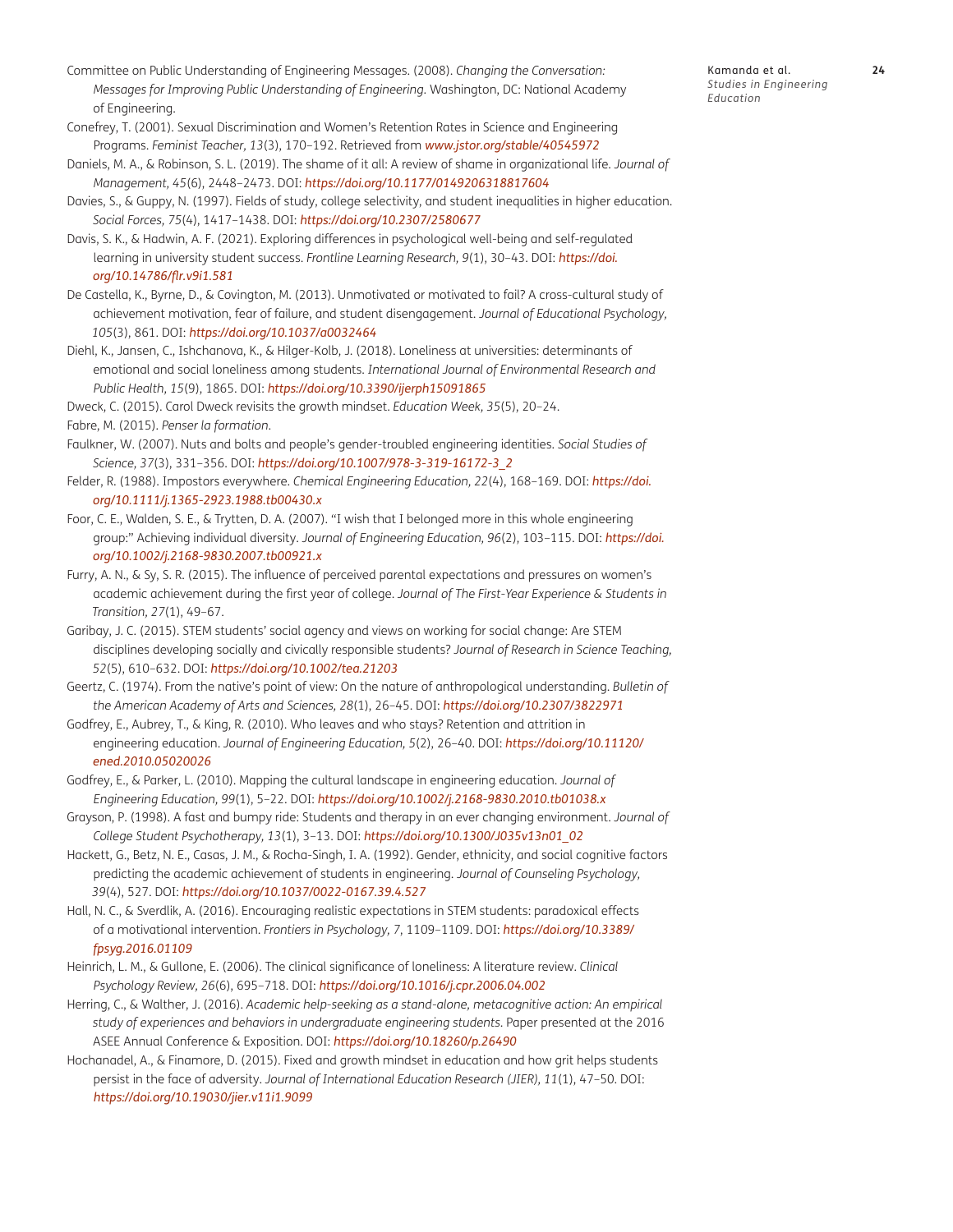- <span id="page-24-0"></span>Holland, D., Lachicotte, W., Jr., Skinner, D., & Cain, C. (2001). *Identity and agency in cultural worlds*: Harvard University Press.
- Holth, L., & Mellstrom, U. (2011). Revisiting engineering, masculinity and technology studies: Old structures with new openings. *International Journal of Gender, Science and Technology, 3*(2), 313–329. Retrieved from *[http://genderandset.open.ac.uk/index.php/genderandset/article/viewFile/134/328](http://genderandset.open.ac.uk/index.php/genderandset/article/viewFile/134/328 )*.
- Huff, J. L., Okai, B., Shanachilubwa, K., Sochacka, N. W., & Walther, J. (2021). Unpacking professional shame: Patterns of White male engineering students living in and out of threats to their identities. *Journal of Engineering Education, 110*(2), 414–436. DOI: *[https://doi.org/10.1002/jee.20381](https://doi.org/10.1002/jee.20381 )*
- Huff, J. L., Walther, J., Sochacka, N. W., Sharbine, M. B., & Kamanda, H. (2020). Coupling methodological commitments to make sense of socio-psychological experience. *Studies in Engineering Education, 1*(2). DOI: *[https://doi.org/10.21061/see.29](https://doi.org/10.21061/see.29 )*
- Hull, K., Lawford, H., Hood, S., Oliveira, V., Murray, M., Trempe, M., … Jensen, M. (2019). Student Anxiety and Evaluation. *Collected Essays on Learning and Teaching, 12*, 23–35. DOI: *[https://doi.org/10.22329/celt.](https://doi.org/10.22329/celt.v12i0.5409 ) [v12i0.5409](https://doi.org/10.22329/celt.v12i0.5409 )*
- Hunt, J., & Eisenberg, D. (2010). Mental health problems and help-seeking behavior among college students. *Journal of Adolescent Health, 46*(1), 3–10. DOI: *[https://doi.org/10.1016/j.jadohealth.2009.08.008](https://doi.org/10.1016/j.jadohealth.2009.08.008 )*
- Jensen, K. J., & Cross, K. J. (2021). Engineering stress culture: Relationships among mental health, engineering identity, and sense of inclusion. *Journal of Engineering Education*. DOI: *[https://doi.org/10.1002/jee.20391](https://doi.org/10.1002/jee.20391 )*
- Jones, B. D., Ruff, C., & Paretti, M. C. (2013). The impact of engineering identification and stereotypes on undergraduate women's achievement and persistence in engineering. *Social Psychology of Education: An International Journal, 16*(3), 471–493. DOI: *[https://doi.org/10.1007/s11218-013-9222-x](https://doi.org/10.1007/s11218-013-9222-x )*
- Kamanda, H., Walther, J., Wilson, D., Brewer, M. A., & Sochacka, N. W. (2020). The role of expectations in the educational experience and professional socialization of engineering students. *Journal of Higher Education Theory and Practice, 20*(15), 49–67. DOI: *<https://doi.org/10.33423/jhetp.v20i15.3937>*
- Lewis, H., Block. (1971). Shame and guilt in neurosis. *Psychoanalytic Review, 58*(3), 419–438.
- Marra, R. M., Rodgers, K. A., Shen, D., & Bogue, B. (2009). Women engineering students and self-efficacy: A multi-year, multi-institution study of women engineering student self-efficacy. *Journal of Engineering Education, 98*(1), 27–38. DOI: *[https://doi.org/10.1002/j.2168-9830.2009.tb01003.x](https://doi.org/10.1002/j.2168-9830.2009.tb01003.x )*
- Mazzurco, A., & Daniel, S. (2020). Socio-technical thinking of students and practitioners in the context of humanitarian engineering. *Journal of Engineering Education, 109*(2), 243–261. DOI: *[https://doi.](https://doi.org/10.1002/jee.20307 ) [org/10.1002/jee.20307](https://doi.org/10.1002/jee.20307 )*
- McIntyre, J. C., Worsley, J., Corcoran, R., Harrison Woods, P., & Bentall, R. P. (2018). Academic and nonacademic predictors of student psychological distress: The role of social identity and loneliness. *Journal of Mental Health, 27*(3), 230–239. DOI: *[https://doi.org/10.1080/09638237.2018.1437608](https://doi.org/10.1080/09638237.2018.1437608 )*
- McLean, C., Lewis, S., Copeland, J., Lintern, S., & O'Neill, B. K. (1997). Masculinity and the culture of engineering. *Australasian Journal of Engineering Education, 7*(2), 143–156.
- Morton, T. R., Gee, D. S., & Woodson, A. N. (2020). Being vs. becoming: Transcending STEM identity development through Afropessimism, moving toward a Black X consciousness in STEM. *The Journal of Negro Education, 88*(3), 327–342. DOI: *[https://doi.org/10.7709/jnegroeducation.88.3.0327](https://doi.org/10.7709/jnegroeducation.88.3.0327 )*
- Parkman, A. (2016). The imposter phenomenon in higher education: Incidence and impact. *Journal of Higher Education Theory and Practice, 16*(1), 51–60. Retrieved from *[http://www.m.www.na-businesspress.com/](http://www.m.www.na-businesspress.com/JHETP/ParkmanA_Web16_1_.pdf ) [JHETP/ParkmanA\\_Web16\\_1\\_.pdf](http://www.m.www.na-businesspress.com/JHETP/ParkmanA_Web16_1_.pdf )*
- Pawley, A. L. (2009). Universalized narratives: Patterns in how faculty members define "engineering". *Journal of Engineering Education, 98*(4), 309–319. DOI: *[https://doi.org/10.1002/j.2168-9830.2009.](https://doi.org/10.1002/j.2168-9830.2009.tb01029.x ) [tb01029.x](https://doi.org/10.1002/j.2168-9830.2009.tb01029.x )*
- Pawley, A. L. (2017). Shifting the "default": The case for making diversity the expected condition for engineering education and making Whiteness and maleness visible: Shifting the "default". *Journal of Engineering Education, 106*. DOI: *[https://doi.org/10.1002/jee.20181](https://doi.org/10.1002/jee.20181 )*
- Reddy, K. J., Karishmarajanmenon, M. S., & Anjanathattil. (2018). Academic sress and its sources among university students. *Biomedical and Pharmacology Journal, 11*. DOI: *[https://doi.org/10.13005/bpj/1404](https://doi.org/10.13005/bpj/1404 )*
- Richards, L. (2005). *Handling qualitative data: a practical guide*. London; Thousand Oaks, CA: SAGE Publications.
- Riegle-Crumb, C., King, B., & Irizarry, Y. (2019). Does STEM stand out? Examining racial/ethnic gaps in persistence across postsecondary fields. *Educational Researcher, 48*(3), 133–144. DOI: *[https://doi.](https://doi.org/10.3102/0013189X19831006 ) [org/10.3102/0013189X19831006](https://doi.org/10.3102/0013189X19831006 )*
- Riley, D. (2017). Rigor/Us: Building boundaries and disciplining diversity with standards of merit. *Engineering Studies, 9*(3), 249–265. DOI: *[https://doi.org/10.1080/19378629.2017.1408631](https://doi.org/10.1080/19378629.2017.1408631 )*

Kamanda et al. **25** *Studies in Engineering Education*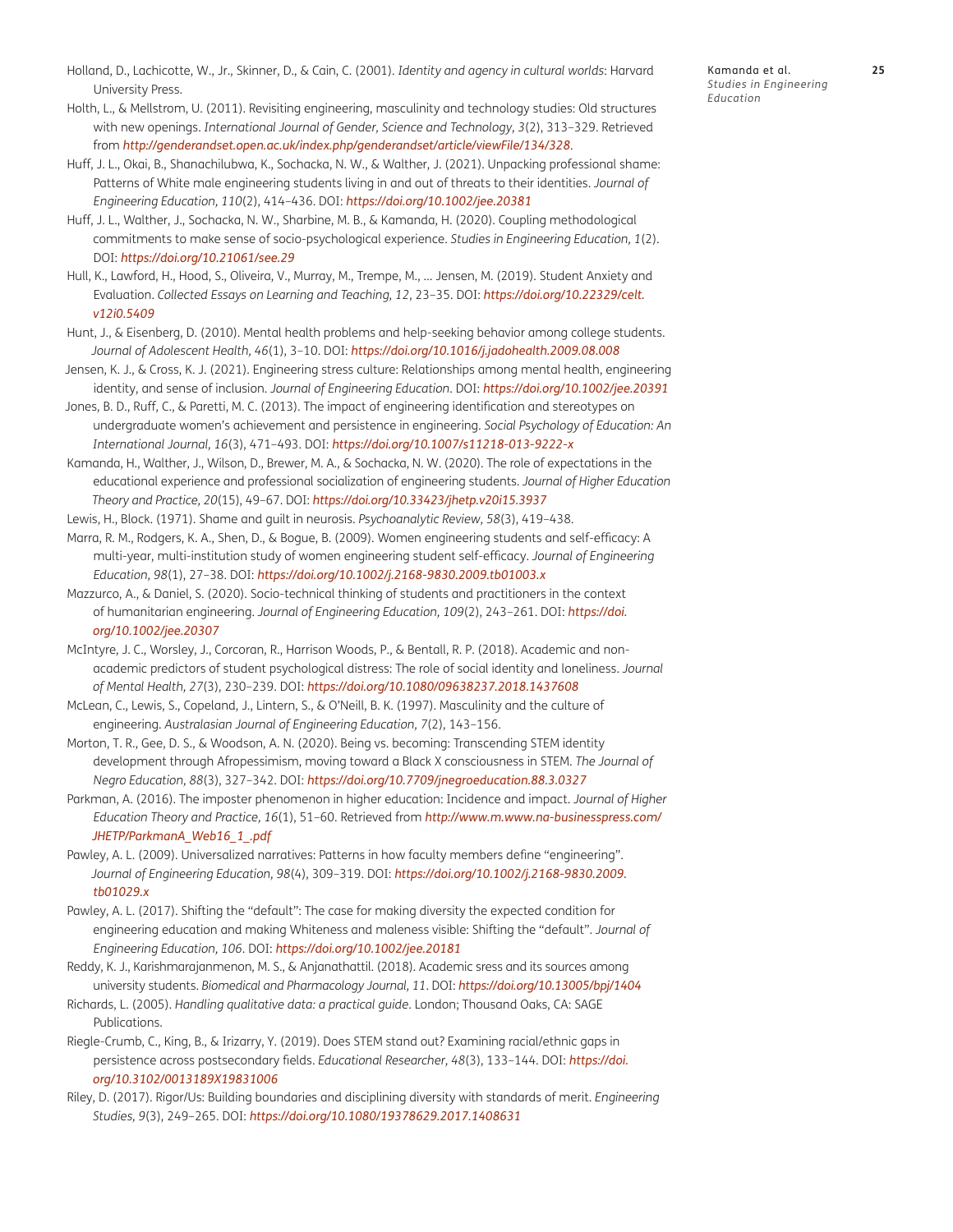- <span id="page-25-0"></span>Sagebiel, F., & Dahmen, J. (2006). Masculinities in organizational cultures in engineering education in Europe: Results of the European Union Project WomEng. *European Journal of Engineering Education, 31*(1), 5–14. DOI: *[https://doi.org/10.1080/03043790500429922](https://doi.org/10.1080/03043790500429922 )*
- Santiago, A. M., & Einarson, M. K. (1998). Background characteristics as predictors of academic selfconfidence and academic self-efficacy among graduate science and engineering students. *Research in Higher Education, 39*(2), 163–198. Retrieved from *<https://www.jstor.org/stable/40196292>*

Schafer, W. (1996). *Stress management for wellness*. Harcourt Brace College Publishers.

- Schunk, D. H. (1989). Self-efficacy and achievement behaviors. *Educational Psychology Review, 1*(3), 173–208. DOI: *<https://doi.org/10.1007/BF01320134>*
- Secules, S., Sochacka, N. W., Huff, J. L., & Walther, J. (2021). The social construction of professional shame for undergraduate engineering students. *Journal of Engineering Education, 110*(4), 861–884. DOI: *[https://doi.](https://doi.org/10.1002/jee.20419) [org/10.1002/jee.20419](https://doi.org/10.1002/jee.20419)*
- Settles, I. H., Buchanan, N. T., & Dotson, K. (2019). Scrutinized but not recognized: (In) visibility and hypervisibility experiences of faculty of color. *Journal of Vocational Behavior, 113*, 62–74. DOI: *[https://doi.](https://doi.org/10.1016/j.jvb.2018.06.003 ) [org/10.1016/j.jvb.2018.06.003](https://doi.org/10.1016/j.jvb.2018.06.003 )*
- Seymour, E., & Hewitt, N. M. (1997). *Talking about leaving*. Boulder, CO: Westview Press.
- Slaton, A. E. (2010). *Race, rigor, and selectivity in US engineering: The history of an occupational color line*. Harvard University Press.
- Sochacka, N. W., Walther, J., Rich, J. R., & Brewer, M. A. (2021). A narrative analysis of stories told about engineering in the public discourse: Implications for equity and inclusion in engineering. *Studies in Engineering Education, 2*(2). DOI: *[https://doi.org/10.21061/see.55](https://doi.org/10.21061/see.55 )*
- Sommerfeld, A. K. (2016). Education as a collective accomplishment: How personal, peer, and parent expectations interact to promote degree attainment. *Social Psychology of Education, 19*(2), 345–365. DOI: *[https://doi.org/10.1007/s11218-015-9325-7](https://doi.org/10.1007/s11218-015-9325-7 )*
- Struthers, C. W., Perry, R. P., & Menec, V. H. (2000). An examination of the relationship among academic stress, coping, motivation, and performance in college. *Research in Higher Education, 41*(5), 581–592. DOI: *[https://doi.org/10.1023/A:1007094931292](https://doi.org/10.1023/A:1007094931292 )*
- Sue, D. W., Capodilupo, C. M., Torino, G. C., Bucceri, J. M., Holder, A., Nadal, K. L., & Esquilin, M. (2007). Racial microaggressions in everyday life: Implications for clinical practice. *American Psychologist, 62*(4), 271. DOI: *[https://doi.org/10.1037/0003-066X.62.4.271](https://doi.org/10.1037/0003-066X.62.4.271 )*
- Tangney, J. P., & Dearing, R. L. (2003). *Shame and guilt*. Guilford Press.
- Tempelaar, D. T., Niculescu, A., Rienties, B., Gijselaers, W. H., & Giesbers, B. (2012). How achievement emotions impact students' decisions for online learning, and what precedes those emotions. *The Internet and Higher Education, 15*(3), 161–169. DOI: *[https://doi.org/10.1016/j.iheduc.2011.10.003](https://doi.org/10.1016/j.iheduc.2011.10.003 )*
- Thompson, T., Davis, H., & Davidson, J. (1998). Attributional and affective responses of impostors to academic success and failure outcomes. *Personality and Individual differences, 25*(2), 381–396. DOI: *[https://doi.](https://doi.org/10.1016/S0191-8869(98)00065-8 ) [org/10.1016/S0191-8869\(98\)00065-8](https://doi.org/10.1016/S0191-8869(98)00065-8 )*
- Turner, J. E., & Husman, J. (2008). Emotional and cognitive self-regulation following academic shame. *Journal of Advanced Academics, 20*(1), 138–173. DOI: *[https://doi.org/10.4219/jaa-2008-864](https://doi.org/10.4219/jaa-2008-864 )*
- Turner, J. E., Husman, J., & Schallert, D. L. (2002). The importance of students' goals in their emotional experience of academic failure: Investigating the precursors and consequences of shame. *Educational Psychologist, 37*(2), 79–89. DOI: *[https://doi.org/10.4324/9781410608628-3](https://doi.org/10.4324/9781410608628-3 )*
- Valerio, J. (2014). *Attrition in Science, Technology, Engineering, and Mathematics (STEM) Education: Data and Analysis*. New York: Nova Science Publishers, Inc.
- Vasconcelos, R. M., & Almeida, L. S. (2018). Academic Expectations for Engineering Freshmen: Gender Differences. *Paper presented at the 2018 IEEE International Conference on Teaching, Assessment, and Learning for Engineering (TALE)*. DOI: *[https://doi.org/10.1109/TALE.2018.8615271](https://doi.org/10.1109/TALE.2018.8615271 )*
- Viviane, S., Alex, M., Nicole, D., Nina, A., Yoi, T., & Judith, M. H. (2018). The longitudinal effects of STEM identity and gender on flourishing and achievement in college physics. *International Journal of STEM Education, 5*(1), 1–14. DOI: *[https://doi.org/10.1186/s40594-018-0137-0](https://doi.org/10.1186/s40594-018-0137-0 )*
- Walther, J., Brewer, M. A., Sochacka, N. W., & Miller, S. E. (2020). Empathy and engineering formation. *Journal of Engineering Education, 109*(1), 11–33. DOI: *[https://doi.org/10.1002/jee.20301](https://doi.org/10.1002/jee.20301 )*
- Walther, J., Sochacka, N. W., & Kellam, N. N. (2013). Quality in interpretive engineering education research: Reflections on an example study. *Journal of Engineering Education, 102*(4), 626–659. DOI: *[https://doi.](https://doi.org/10.1002/jee.20029 ) [org/10.1002/jee.20029](https://doi.org/10.1002/jee.20029 )*
- Webb, R. M., Lubinski, D., & Benbow, C. P. (2002). Mathematically facile adolescents with math-science aspirations: New perspectives on their educational and vocational development. *Journal of Educational Psychology, 94*(4), 785–794. DOI: *[https://doi.org/10.1037/0022-0663.94.4.785](https://doi.org/10.1037/0022-0663.94.4.785 )*

*Education*